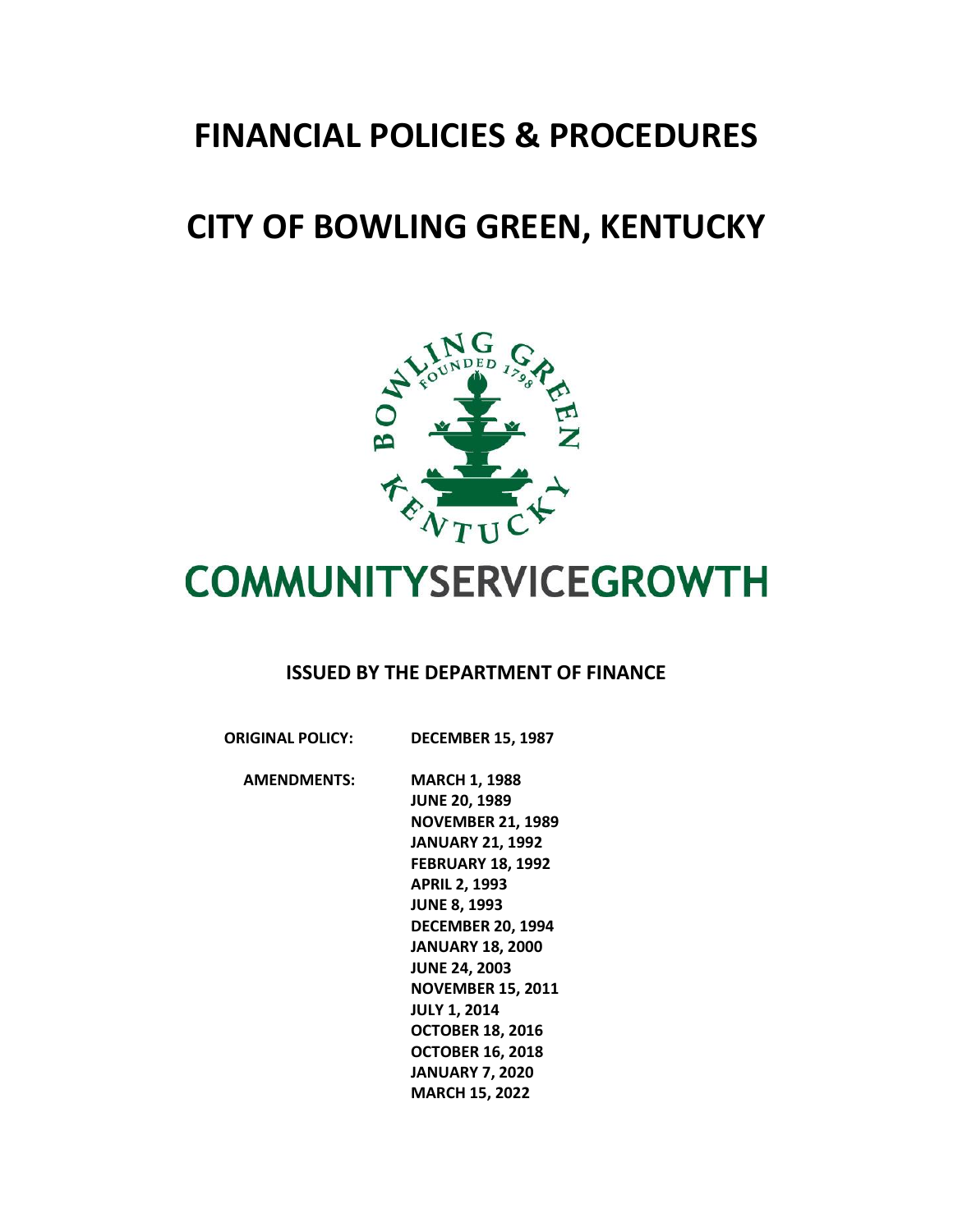### **TABLE OF CONTENTS**

| SECTION I.          |                                                    |
|---------------------|----------------------------------------------------|
| SECTION II.         | REVENUE COLLECTION AND ACCOUNTS RECEIVABLE  4      |
|                     |                                                    |
| SECTION IV.         |                                                    |
| SECTION V.          |                                                    |
| SECTION VI.         |                                                    |
| <b>SECTION VII.</b> |                                                    |
|                     |                                                    |
| SECTION IX.         |                                                    |
|                     |                                                    |
| <b>SECTION XI.</b>  |                                                    |
| SECTION XII.        | CONFLICT OF INTEREST - GRATUITIES AND KICKBACKS 22 |
|                     |                                                    |
|                     |                                                    |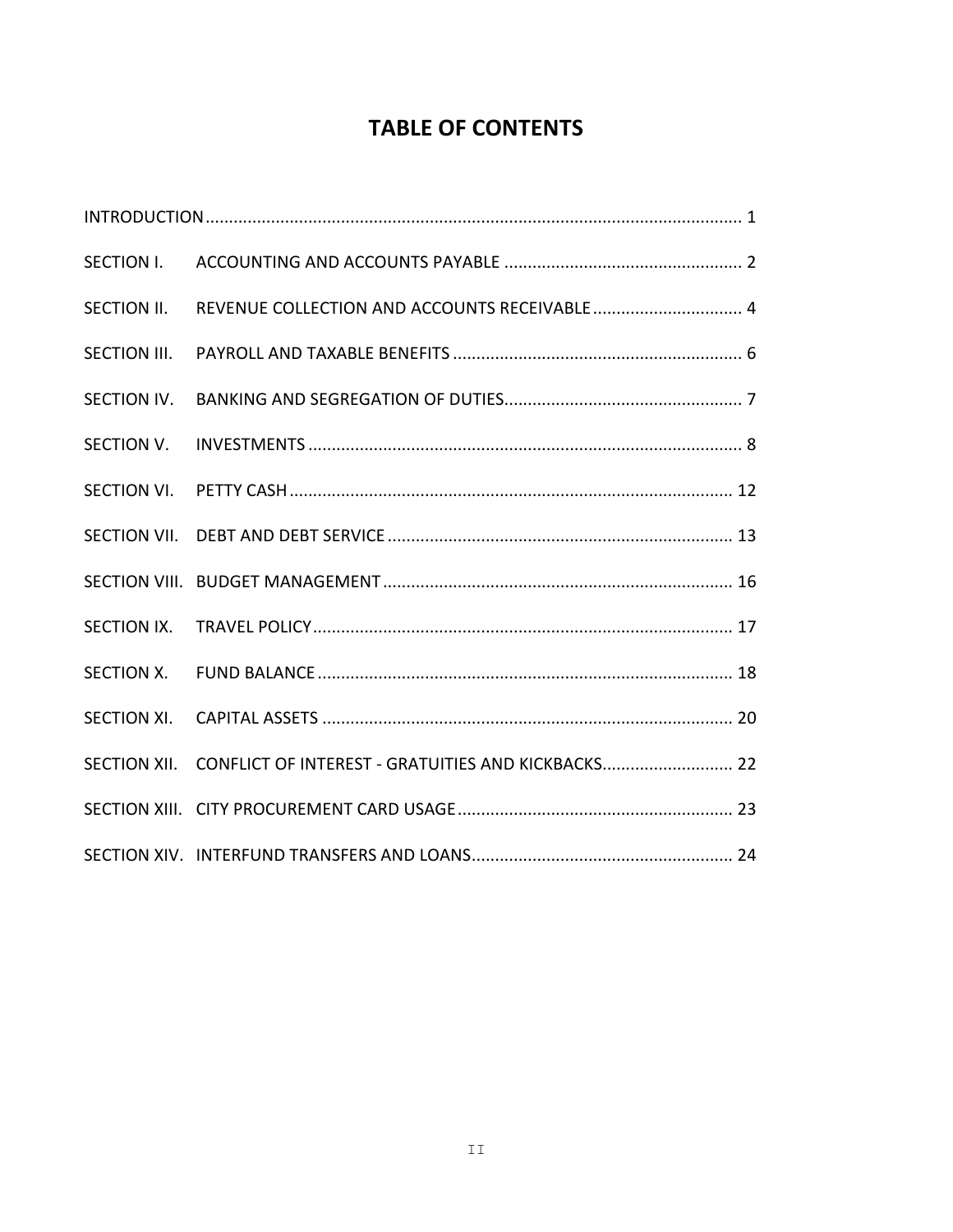#### **INTRODUCTION**

The purpose of this policy is to provide general financial guidelines and procedures relating to financial matters of the City of Bowling Green. This policy shall be reviewed periodically to ensure effectiveness and appropriateness of current policies and to comply with changing accounting and legal requirements.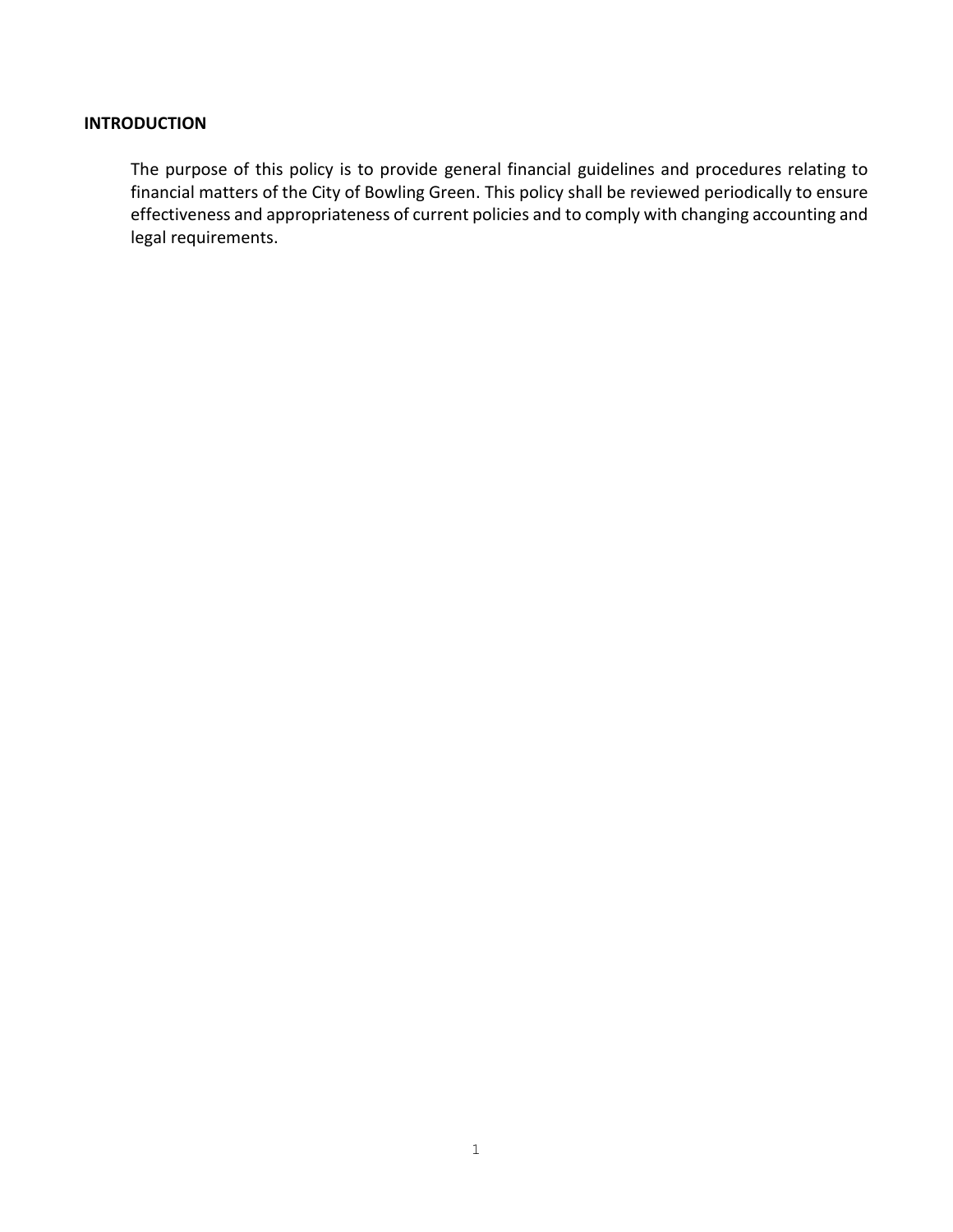#### **SECTION I. ACCOUNTING AND ACCOUNTS PAYABLE**

- 1. All accounting methods and financial statements of the City shall adhere to Generally Accepted Accounting Principles (GAAP) as applied to Governmental units and the Governmental Accounting Standards Board (GASB).
- 2. The Finance Department is responsible for the maintenance and oversight of the centralized functions of accounting and accounts payable for all City departments and shall issue an annual report of the City's audited financial statements in the form of an Annual Comprehensive Financial Report (ACFR) within six (6) months of the fiscal year-end. A brief summary of the ACFR shall be issued as a Popular Annual Financial Report (PAFR) and published within six months of the fiscal year-end.
- 3. A fiscal year-end soft close of all financial activity will be performed within 60 calendar days of year-end. All operational financial transactions will be recorded, all journal entries posted, all subsidiary ledgers reconciled, all balance sheets reconciled and materially correct, and all income and expense accounts reviewed and materially correct.
- 4. All Purchase Orders shall be issued in the City's financial software in numerical sequence and reconciled by Purchase Order Employees (POE) and the Finance Department.
- 5. All goods shall be inspected, counted and compared to the applicable Purchase Order before being accepted. All billings shall be recomputed for extensions, additions, discounts and pricing and then compared to the Purchase Order.
- 6. Determinations shall be made that the City is not paying Federal excise taxes or Kentucky State sales tax.
- 7. Supporting documentation shall be referenced to check or EFT number when paid, and vendor statements shall be regularly reviewed and reconciled to invoices.
- 8. Outstanding Purchase Orders shall be regularly reconciled to the encumbrance sub-ledger at the fund and department levels.
- 9. Each payment invoice should have correct vendor name and address, correct City general ledger account number, amount, Purchase Order number, complete description, explanation of purchase, and proper electronic approvals for payment.
- 10. Payment invoices should be queued for payment processing within twenty-four (24) hours of receipt of approved company invoice(s).
- 11. Purchasing policy details are found in the Purchasing Procedures Manual.
- 12. The Department of Finance shall have the right to withhold payment of City funds for items or services procured from any vendor doing business with the City if the vendor fails:
	- A. To provide the Department of Finance with its Federal Tax Identification Number (TIN) for tax withholding purposes as requested by the Substitute Form W-9; or
	- B. To be free of any liability to the City for reporting and paying taxes or fees.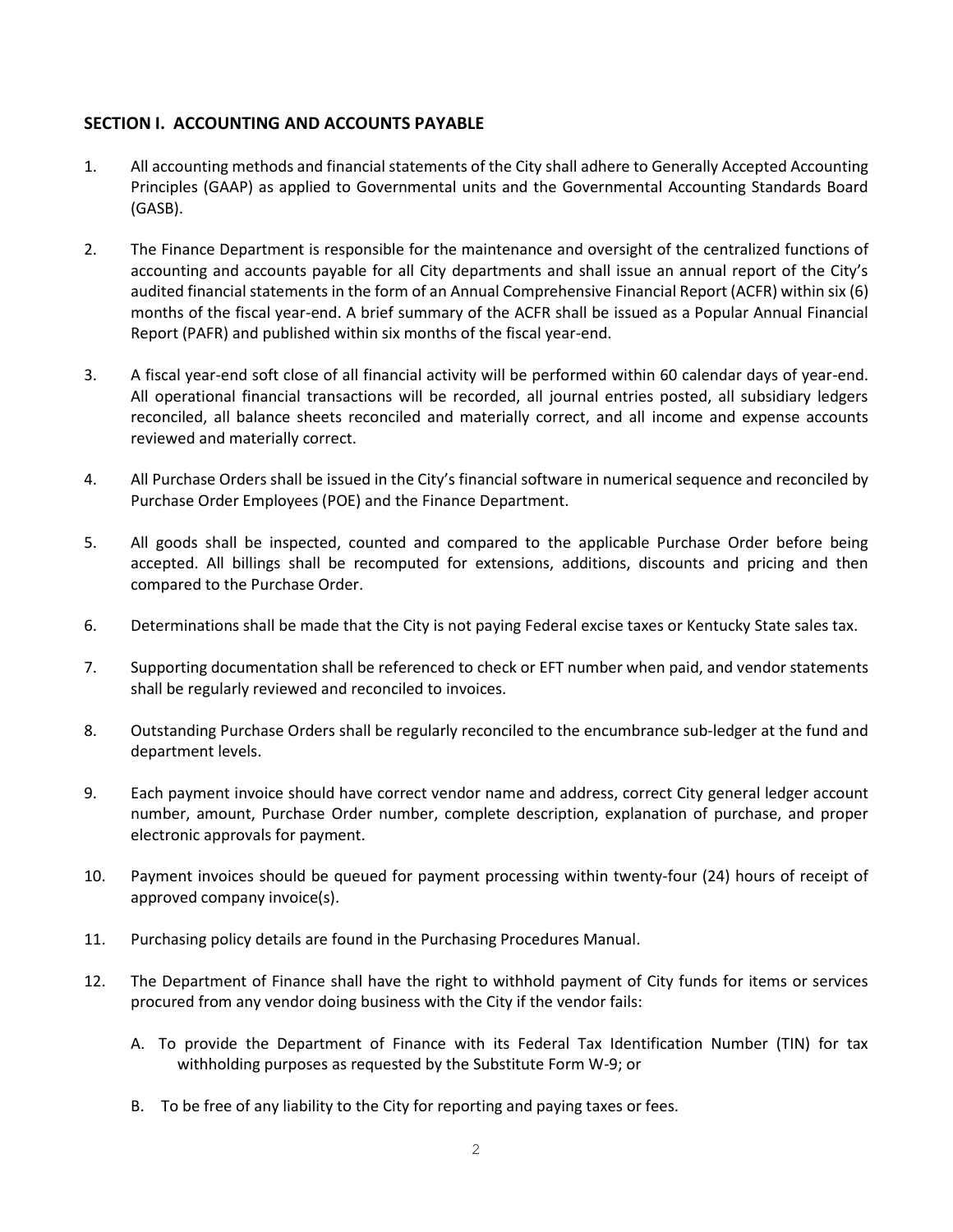#### **SECTION I. ACCOUNTING AND ACCOUNTS PAYABLE (Continued)**

13. City issued procurement cards are available for use by employees to purchase business related items and/or services that are small dollar and routine in nature. The procurement card program is administered by the Finance Department under the Procurement Card Policy; see Section XIII of the City's Financial Policies.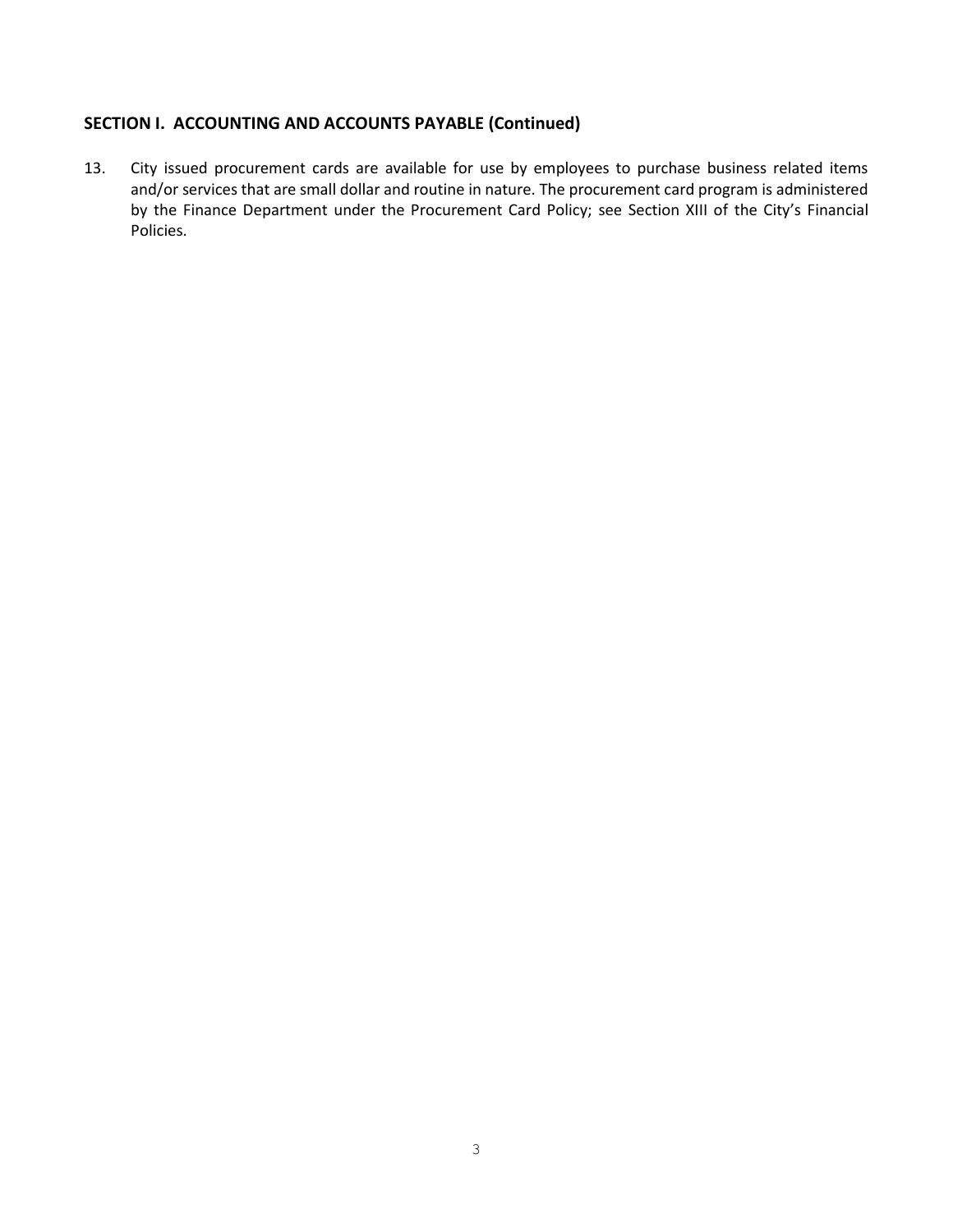#### **SECTION II. REVENUE COLLECTION AND ACCOUNTS RECEIVABLE**

- 1. Once received by City departments, all donations, reimbursements, and/or payments shall be presented to the Revenue Division in the Finance Department. Cash and checks shall not be stored or maintained by departments, except for petty cash.
- 2. When a check is presented to the City in payment of any account, steps shall be taken to secure the individual's name, address, and phone number for possible follow-up action if needed.
- 3. When "cold" checks are written for payment to the City, reasonable efforts in compliance with bank regulations will be made to redeposit the check and collect the funds. If this is not possible, offenders will be turned over to the County Attorney's office. The occurrence of two (2) consecutive cold checks within a twelve-month period will result in non-acceptance of checks as a form of payment; only cash, credit cards, cashier's checks, and/or money orders will be accepted. After a period of three (3) years of on time and fully processed payments, checks may again be an accepted form of payment.
- 4. When there are multiple outstanding bills due to the City that include delinquent bills as well as a current bill and a partial payment is presented, the payment should be applied to the principal amount of the oldest bill first.
- 5. Daily receipts shall be deposited intact and promptly, either by the Finance Department or by the remote collection points authorized by the Assistant City Manager/Chief Financial Officer. For such remote collection points, adequate daily reports regarding each deposit shall be promptly submitted to the Finance Department following the deposit.
- 6. All receipts collected and processed by City departments shall be reconciled and approved by Finance Department before being posted to the general ledger.
- 7. All occupational returns selected for audit, including those deemed un-reconcilable, shall be reviewed by comparing the return to its supporting documentation by the Office of Occupational License. Auditing guidelines will be applied consistently to ensure accurate calculation of taxes owed.
- 8. All billings of accounts receivable are to be issued by the Finance Department and entered in the financial software system unless otherwise authorized by the Assistant City Manager/CFO to be decentralized. In cases of decentralization, departments shall be responsible for maintaining accurate records of outstanding receivables and report those annually at year-end to the Finance Department.
- 9. Accounts receivable shall be written off as uncollectible only upon the approval of the Assistant City Manager/CFO. Such review shall occur annually at the end of the fiscal year.
- 10. All cash collection systems maintained by the City must be authorized by the Assistant City Manager/CFO and are subject to audit at any time.
- 11. Finance staff shall maintain strict confidentiality in regard to revenue collections and occupational license tax information. Furthermore, employees shall not be allowed to perform work on or inspect their own information or information of an immediate family member.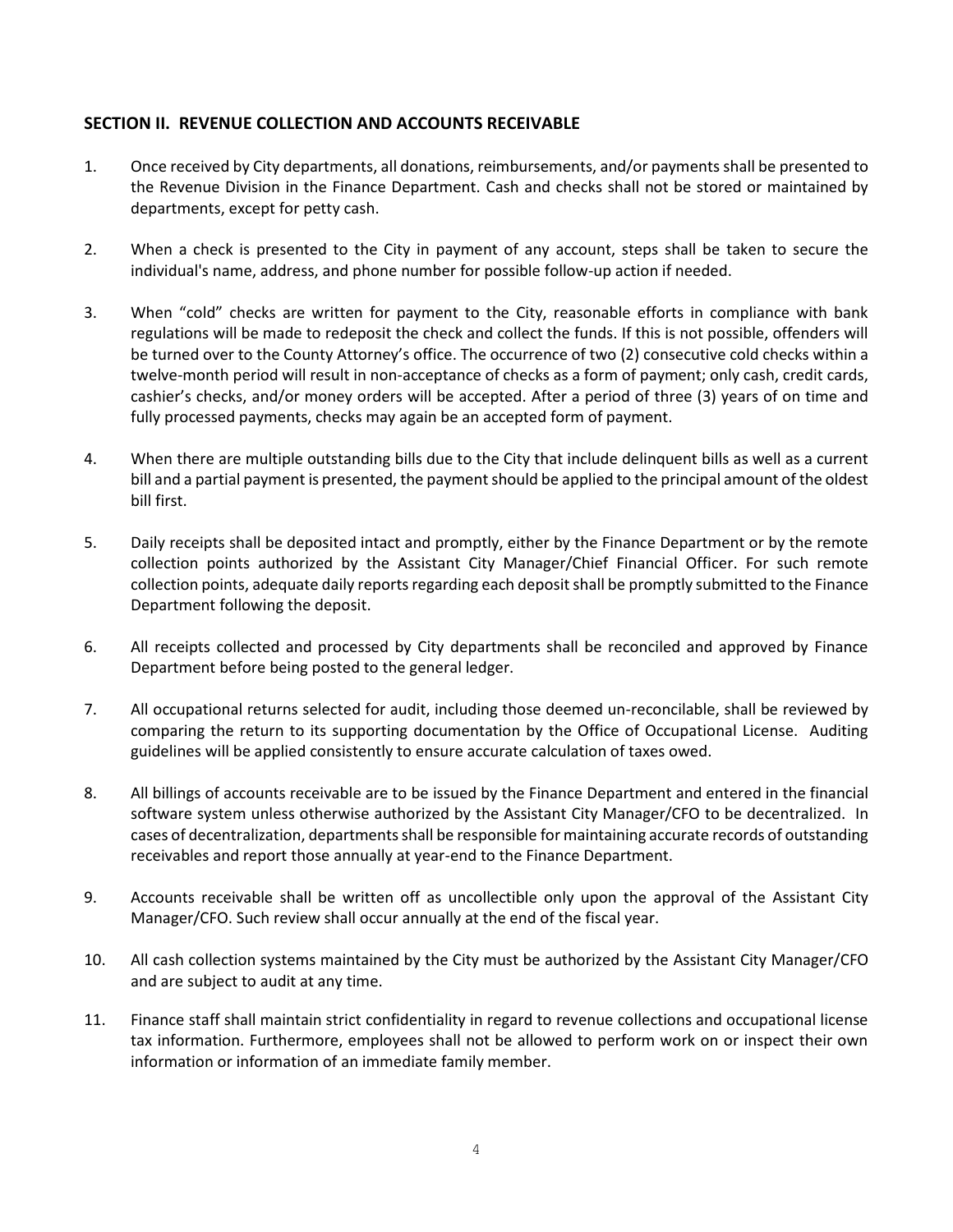#### **SECTION II. REVENUE COLLECTION AND ACCOUNTS RECEIVABLE (Continued)**

12. Finance staff shall comply with written policy requirements of the Kentucky Department of Revenue Exchange of Information agreements as well as the City's Protection of Personal Information Policy.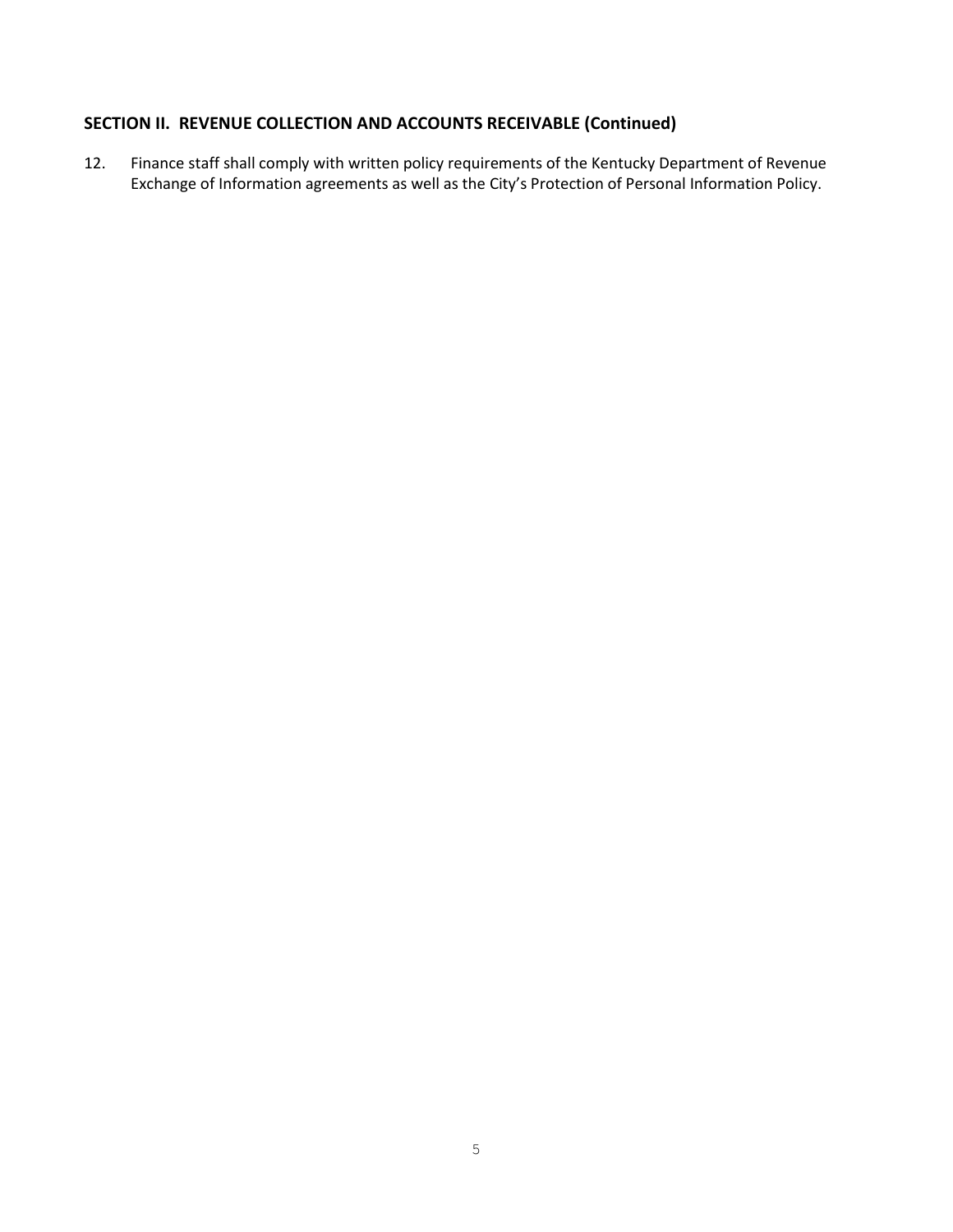#### **SECTION III. PAYROLL AND TAXABLE BENEFITS**

- 1. All duties for approval, payroll preparation and distribution shall be segregated. The Human Resources Department is responsible for Master File updates for all employees and the Finance Department is responsible for payment of all wages and benefits.
- 2. Personnel records shall be maintained for all employees by the Human Resources Department and payroll records shall be maintained by the Finance Department.
- 3. Electronic Personnel Action forms are utilized for all employee changes. The forms are approved by the appropriate Senior Manager, Human Resources Director, and City Manager. Employee change forms are issued for: Appointments, Personnel Changes, Leave without Pay, and Terminations.
- 4. Senior Managers, or their designees, shall approve the payroll register electronically with each payroll period.
- 5. Advance authorization for overtime pay is required at the Departmental level.
- 6. Vacation, holiday, sick, and other leave with pay shall be reviewed for compliance with the Administrative Personnel Policy and Procedures Manual by the Departmental POE.
- 7. Taxable benefits, such as cell phone stipends and uniform costs, shall be paid to employees through the payroll process by the Finance Department. Tuition exceeding the IRS tax exemption limit shall also be paid to employees through payroll with all applicable taxes withheld.
- 8. Tax obligations relative to non-cash benefits provided to City employees, such as use of municipal vehicles, shall be deducted by the Finance Department from applicable employee payroll checks on an annual basis; while gifts, prizes, and uniforms shall be deducted monthly and one-day trip meals on a quarterly basis.
- 9. Payment to City employees for "excess" sick leave shall be made each month by the Finance Department.
- 10. Payroll earnings from the City shall be paid to employees by way of direct deposit. The Direct Deposit authorization form must be completed and submitted to the Finance Department within the first week of hire. Subsequent banking changes must be documented on the direct deposit authorization form and submitted no later than seven (7) days prior to the next payroll check date.
- 11. Items in this Section are also intended to be consistent with the provisions of the City's Personnel Manual and Taxable Fringe Benefit Guide, and are not intended to be in conflict therewith.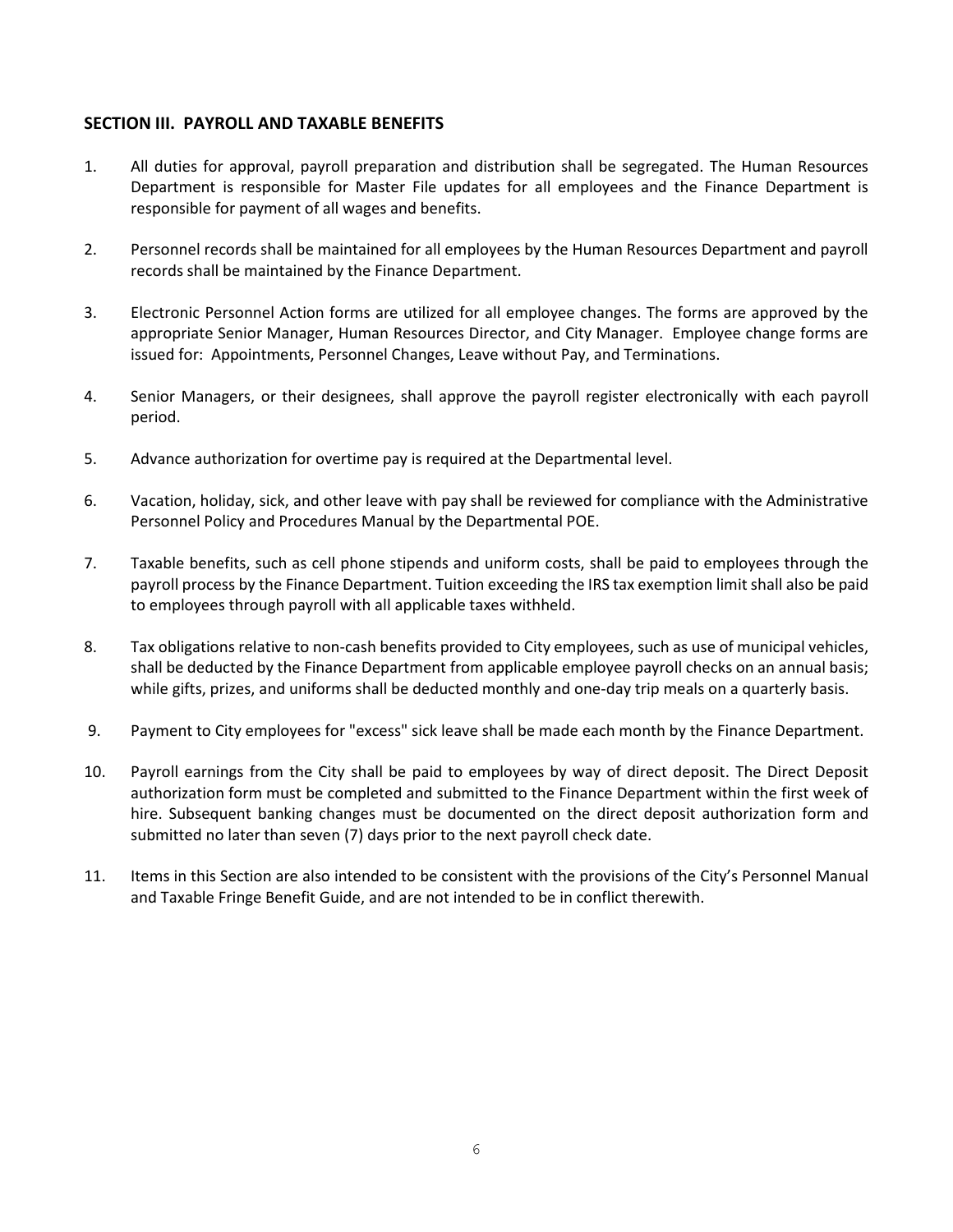#### **SECTION IV. BANKING AND SEGREGATION OF DUTIES**

- 1. Banking service contracts shall be awarded to a local financial institution through a competitive procurement process using Request for Proposals on a periodic basis.
- 2. All bank accounts shall be authorized by the City Board of Commissioners through Municipal Order. Only those officials approved through Municipal Order by the Board of Commissioners shall be allowed to sign City checks and administer the City's banking program.
- 3. All checks shall bear two (2) imaged signatures, which have been designated by Municipal Order as the City Manager and Assistant City Manager/Chief Financial Officer. Any changes to the designated check signers must be approved by Municipal Order. These officials shall not have access to initiating purchases, processing checks, entering accounts payable, posting journal entries in general ledger, or posting payroll batches, and shall refrain from these and other tasks that would weaken the segregation of duties as it pertains to internal controls.
- 4. All City checks shall be signed by the computerized check writer in-lieu-of manual signatures. All City electronic funds transfers (EFT) shall be initiated by the Finance Department as part of the payment process. Proper accounting procedures shall be taken to safeguard the use of the check writer and financial data, including the use of specialized ink and check stock to deter fraud.
- 5. All City bank accounts shall be reconciled promptly at the end of each month by person(s) independent of handling cash receipts, accounts receivable bookkeeping, general ledger, check writing and revenue recording.
- 6. The person(s) reconciling the bank accounts shall receive monthly bank statements electronically on the first of each month in addition to electronic bank reports of daily activity. Other reports shall include source documentation and check images as available.
- 7. The person(s) reconciling the bank accounts shall periodically review the monthly reconciliation with the Assistant City Manager/CFO. In addition, the Assistant Chief Financial Officer will review daily reconciliations of the operating fund, while the remaining accounts are reconciled monthly and reviewed periodically. The Assistant City Manager/CFO, Internal Auditor, and Procurement Manager shall review payment registers containing all paid invoices on a rotating weekly basis.
- 8. Checks that remain outstanding for a period of sixty (60) to ninety (90) days from the date of issue shall be subject to investigation by the Finance Department. Checks which are still outstanding ninety (90) days from the date of issue shall become void. Void check information shall be automatically posted and accessible through the check reconciliation program. The City follows all applicable Unclaimed Property and/or Escheatment guidance issued by the Commonwealth of Kentucky.
- 9. The City shall maintain insurance coverage for crime, theft and misappropriation of funds on all employees. Senior level employees such as the Assistant Chief Financial Officers, Assistant City Manager/CFO, and City Manager possessing signatory authority or other authority over City bank accounts shall be covered at higher levels of coverage as deemed appropriate by the City's Risk Manager under the City's Government Crime policy.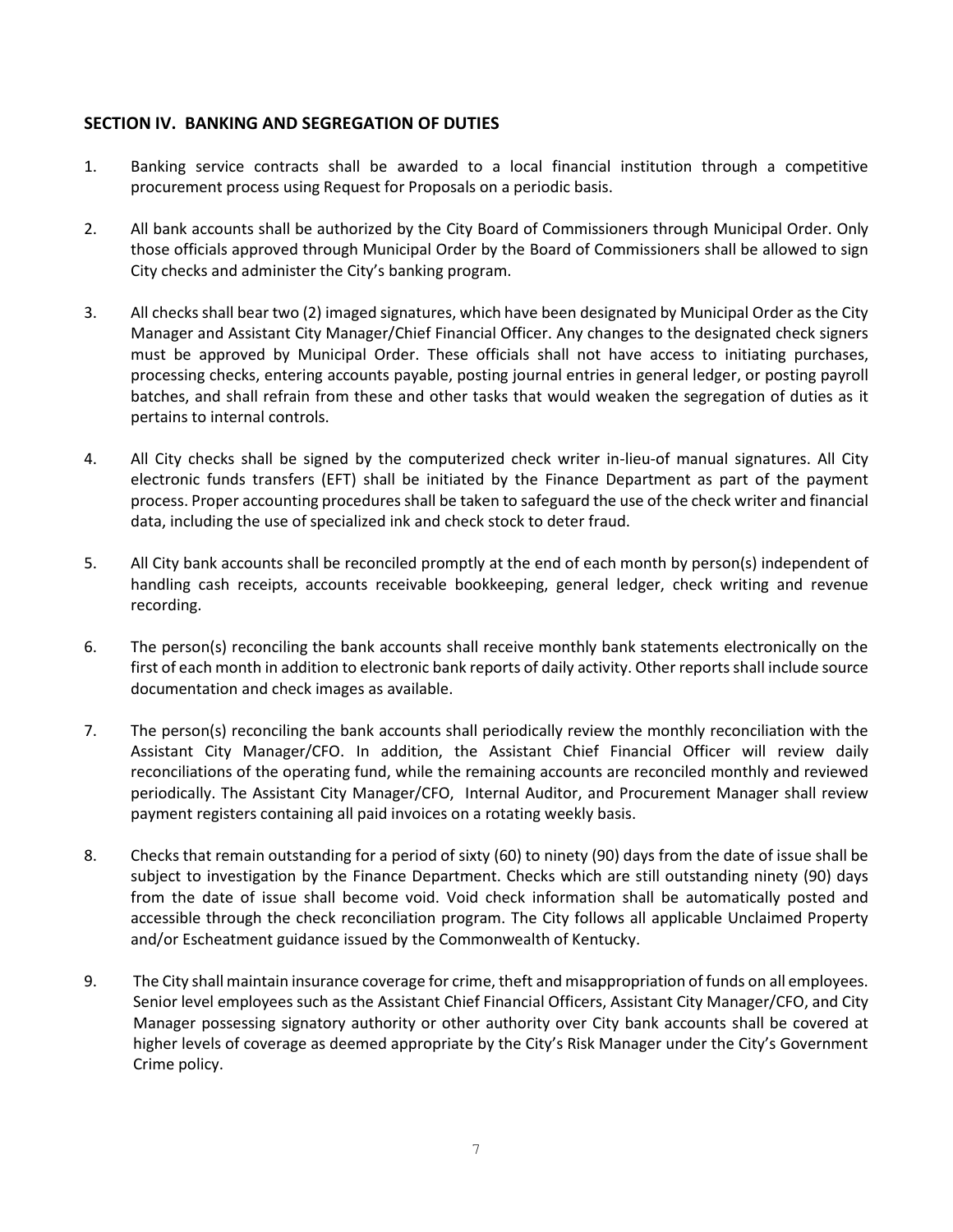#### **SECTION V. INVESTMENTS**

- 1. It is the policy of the City to invest public funds in a manner which will provide the highest investment return with the maximum security of principal while meeting the daily cash flow demands of the City and conforming to all State statutes and City regulations governing the investment of public funds. This investment policy applies to all financial assets held directly by the City and are accounted for in the City's annual financial report. Financial assets of the City held and invested by trustees or fiscal agents are excluded from these policies; however, such assets shall be invested in accordance with State laws applicable to the investment of local government funds and in accordance with the City's primary investment objectives.
- 2. Investments shall be placed only as follows:
	- A. With financial institutions or brokers/dealers which maintain an office located within the City limits of Bowling Green; or,
	- B. With a parent or subsidiary of a financial institution which maintains a full-time office located within the City of Bowling Green; or,
	- C. Through authorized investment pools through either the Commonwealth of Kentucky or the Kentucky League of Cities.
- 3. The City of Bowling Green's primary investment objectives, in order of priority, are as follows:
	- A. *Safety.* Safety of principal is the foremost objective of the City's investment program. Investments shall be undertaken in a manner that seeks to ensure the preservation of capital in the overall portfolio.
	- B. *Liquidity*. The City's investment portfolio shall remain sufficiently liquid to enable the City to meet all operating requirements which might be reasonably anticipated.
	- C. *Return on Investment*. The City's investment portfolio shall be designed with the objective of attaining a market rate of return throughout the budgetary and economic cycles, taking into account the City's investment risk constraints and the cash flow characteristics of the portfolio.
- 4. Management responsibility for the City's investment program is hereby delegated to the Assistant City Manager/CFO. The Assistant City Manager/CFO shall have the authority, subject to the disapproval of the City Manager, to establish additional specific written procedures for the operation of the investment program which are consistent with this investment policy. The procedures shall include explicit delegation of authority, if any, to persons responsible for investment transactions. The Assistant City Manager/CFO, or designee, shall maintain all records related to the City's investment.
- 5. The actions of the Assistant City Manager/CFO as manager of the City's funds shall be evaluated using the "prudent person" standard that states, "investments shall be made with judgment and care under prevailing circumstances which persons of prudence, discretion, and intelligence exercise in the management of their own affairs, not for speculation, but for investment considering the probable safety of their capital and the probable income to be derived." The Assistant City Manager/CFO, acting in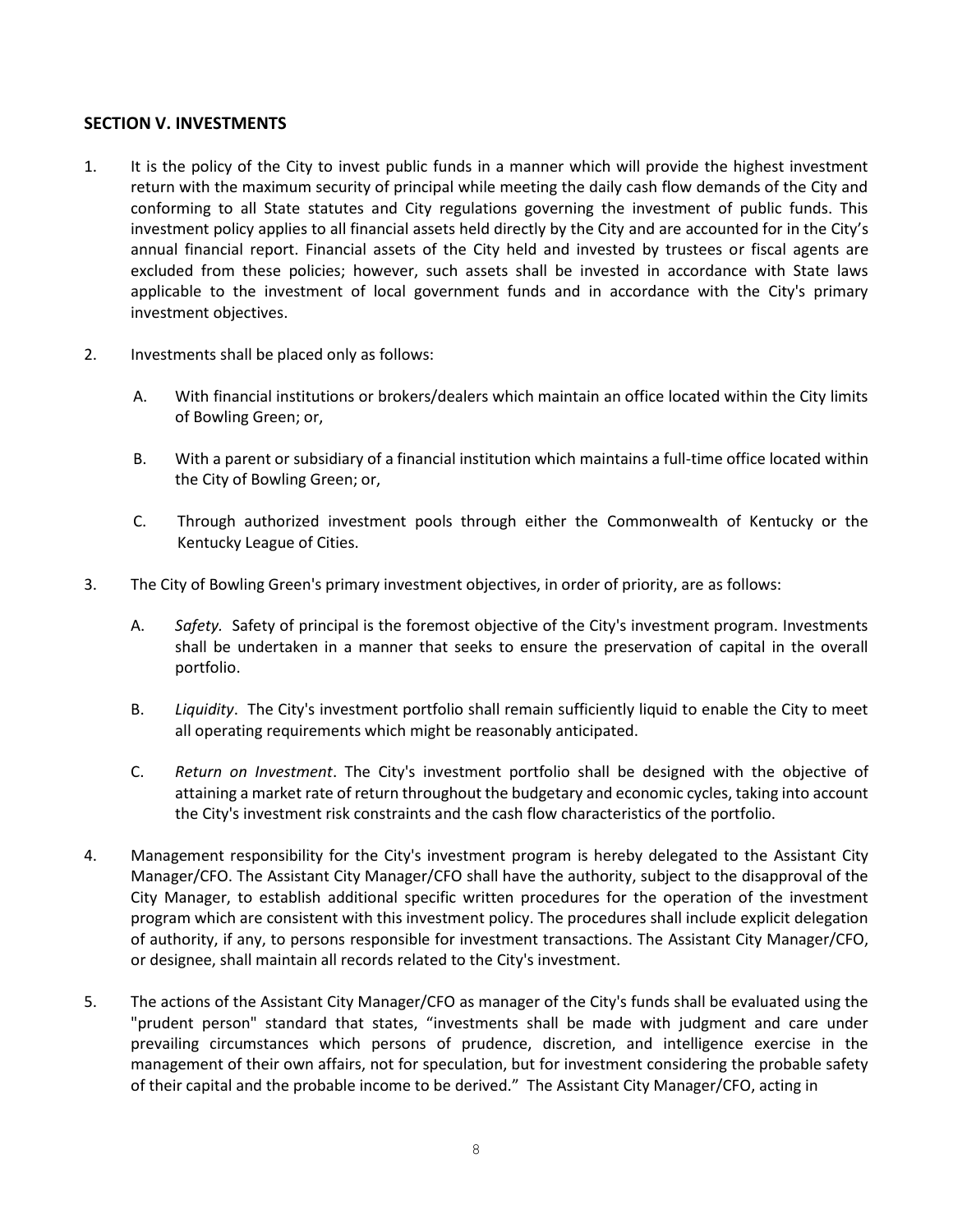#### **SECTION V. INVESTMENTS (Continued)**

accordance with written procedures and exercising due diligence, shall be relieved of personal responsibility for an individual security's performance, provided that deviations from expectations are reported in a timely fashion to the governing body and appropriate action is taken to control adverse developments.

- 6. City investment funds shall only be invested in the following types of instruments in accordance with this policy and all applicable State statutes:
	- A. Obligations of the United States and of its agencies and instrumentalities, including obligations subject to repurchase agreements, provided that delivery of these obligations subject to repurchase agreements is taken either directly or through an authorized custodian.
	- B. Obligations and contracts for future delivery or purchase of obligations backed by the full faith and credit of the United States or a United States government agency, including but not limited to:
		- 1. United States Treasury
		- 2. Export-Import Bank of the United States
		- 3. Farmers Home Administration
		- 4. Government National Mortgage Corporation
		- 5. Merchant Marine Bonds
	- C. Obligations of any corporation of the United States government, including but not limited to:
		- 1. Federal Home Loan Mortgage Corporation
		- 2. Federal Farm Credit Banks
		- 3. Bank for Cooperatives
		- 4. Federal Intermediate Credit Banks
		- 5. Federal Land Banks
		- 6. Federal Home Loan Banks
		- 7. Federal National Mortgage Association
		- 8. Tennessee Valley Authority
	- D. Certificates of deposit issued by or other interest-bearing accounts of any bank or savings and loan institution having a physical presence in Kentucky which are insured by the Federal Deposit Insurance Corporation or similar entity or which are collateralized, to the extent uninsured, by any obligations, including surety bonds, permitted by KRS 41.240(4).
	- E. Commercial paper rated in the highest category by a competent rating agency, which is an agency certified or approved by a national entity that engages in such a process as further defined in KRS 66.480(11).
	- F. Bonds or certificates of indebtedness of the Commonwealth of Kentucky or of its cities, counties, agencies and instrumentalities.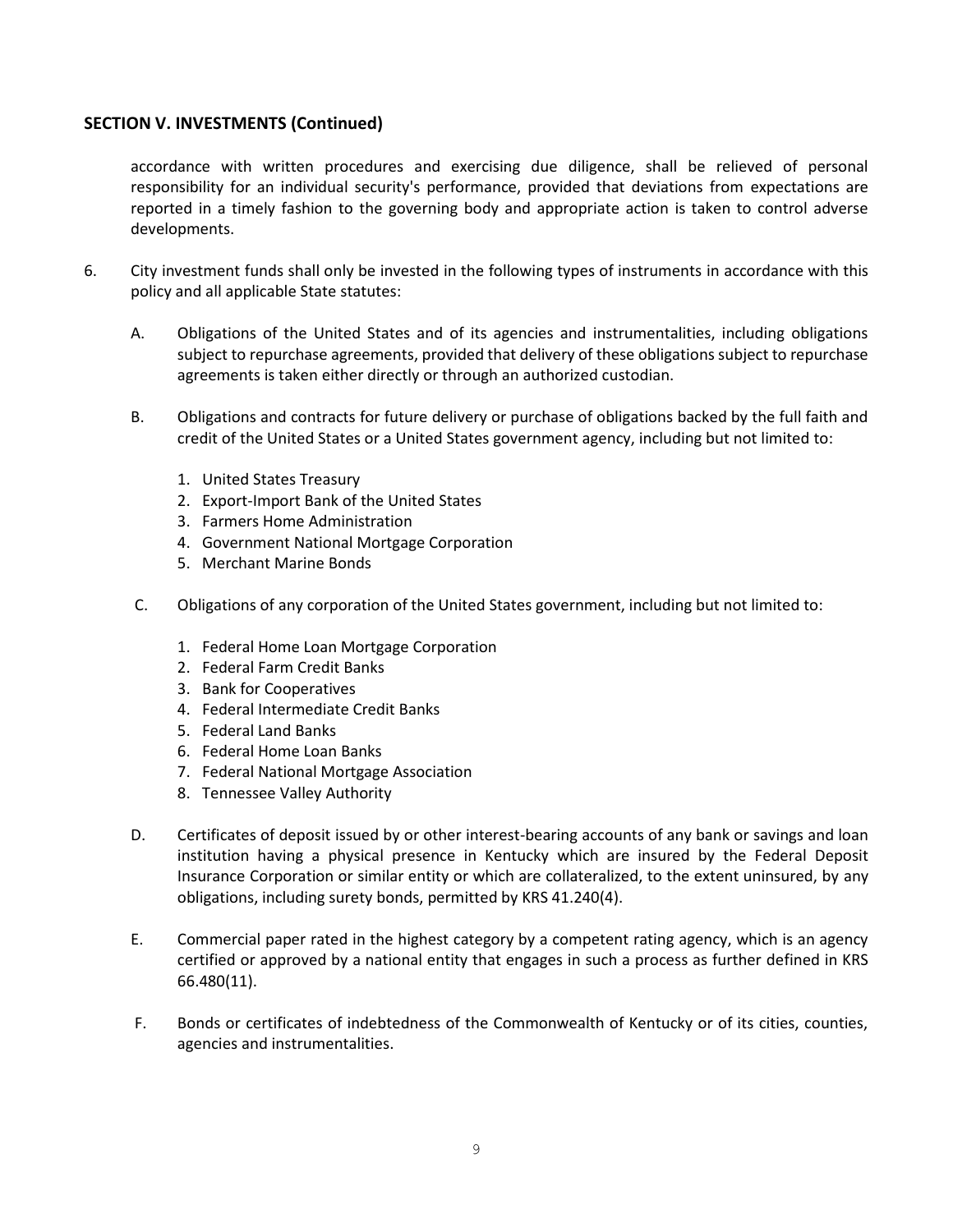#### **SECTION V. INVESTMENTS (Continued)**

- G. Securities issued by a state or local government, or any instrumentality of agency thereof, in the United States, and rated in one (1) of the three (3) highest categories by a competent rating agency.
- H. Shares of mutual funds and exchange traded funds, each of which shall have the following characteristics:
	- 1. The mutual fund shall be an open-end diversified investment company registered under the Federal Investment Company Act of 1940, as amended;
	- 2. The management company of the investment company shall have been in operation for at least five (5) years; and,
	- 3. All of the securities in the mutual fund shall be eligible investments pursuant to this Section.
- I. Individual equity securities if the funds being invested are managed by a professional investment manager regulated by a federal regulatory agency. The individual equity securities shall be included within the Standard and Poor's 500 Index, and a single sector shall not exceed twenty-five percent (25%) of the equity allocation.
- J. Individual high-quality corporate bonds that are managed by a professional investment manager that:
	- 1. Are issued, assumed or guaranteed by a solvent institution created and existing under the laws of the United States;
	- 2. Have a standard maturity of no more than ten (10) years; and,
	- 3. Are rated in three (3) highest rating categories by at least two (2) competent credit rating agencies.
- 7. The City recognizes that some level of risk is inherent in any investment transaction. Losses may be incurred due to issuer default, market price changes, or closing investments prior to maturity due to unanticipated cash flow needs. Diversification of the investment portfolio by institution, type of investment instrument, and term to maturity shall be the primary method to minimize investment risk. To the extent possible, the City will attempt to match investments with anticipated cash flow requirements.
- 8. The Assistant City Manager/CFO shall evaluate the financial capacity and credit worthiness of financial institutions and broker/dealers prior to the placement of the City's investments. The Assistant City Manager/CFO shall periodically review the financial condition and registrations of financial institutions and broker/dealers and, based on the review, make any recommendations regarding investment policy or program changes determined to be necessary.
- 9. It is the policy of the City to diversify investment portfolios within the restrictions of State and Federal law, limiting investments in securities to twenty percent (20%) of total investment with no more than five percent (5%) of total investment in a single issuer absent exceptions provided in KRS 66.480(2)(d). The City is also restricted from investing forty percent (40%) of allowed securities investment total in mutual funds and exchange traded funds, individual equity securities and individual high-quality corporate bonds pursuant to KRS 66.480 (2)(b). As of January 2020, any investment held that does not meet these guidelines shall be exempted from the requirements of this policy until maturity or liquidation of such monies, at which time such monies will be reinvested only as provided herein.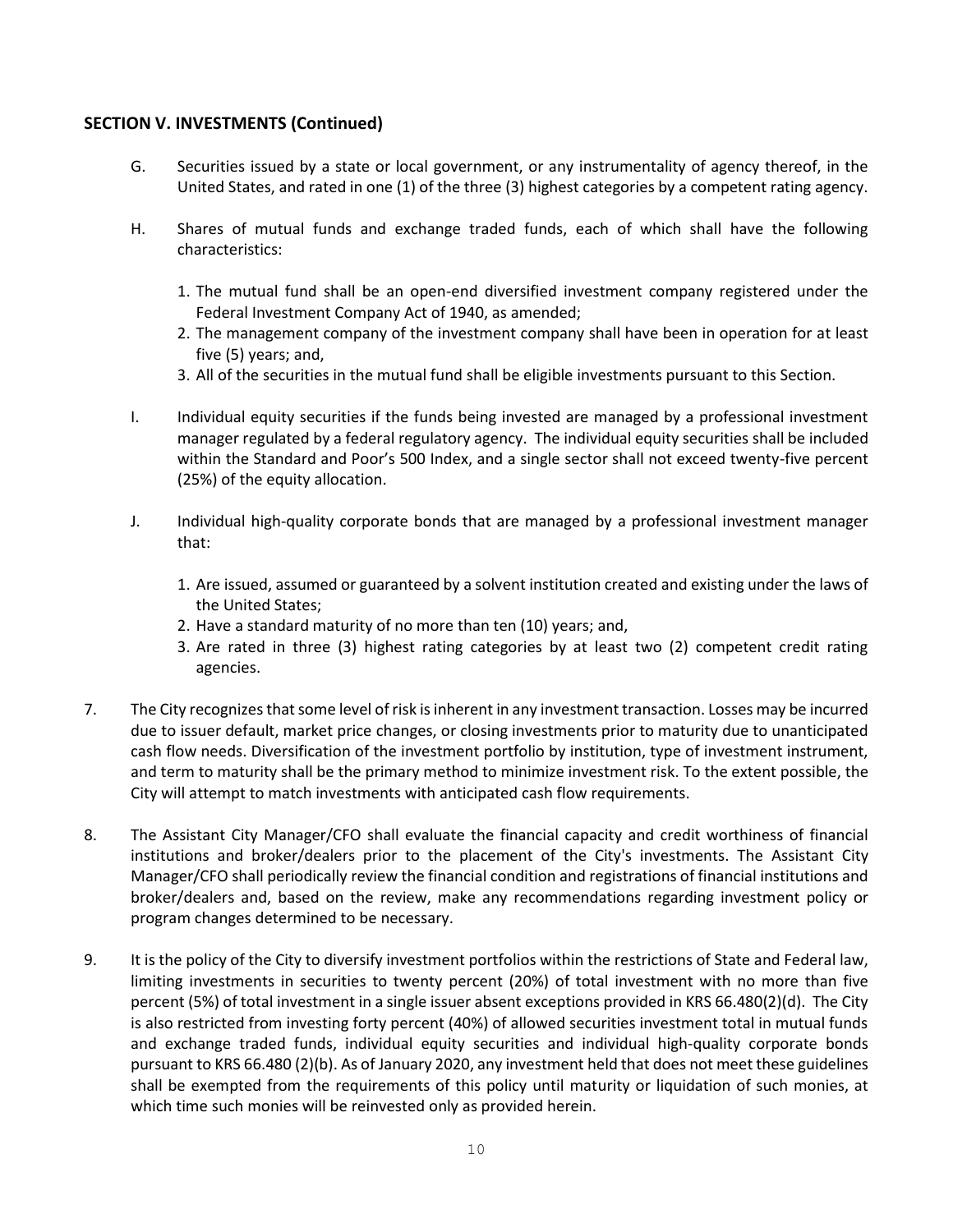#### **SECTION V. INVESTMENTS (Continued)**

- 10. It is also the policy of the City to require that all cash and investments maintained in any financial institution named as depository be collateralized. The collateralized level shall be at least 100% of the market value of principal after any applicable FDIC coverage. Collateral shall be limited to the types of instruments authorized as collateral for State funds in KRS 41.240. The right of collateral substitution is permissible subject to approval by Assistant City Manager/CFO.
- 11. New City investment accounts shall be established by the Assistant City Manager/CFO and require two signatures, which may include the City Manager, Assistant City Manager/CFO, and Assistant Chief Financial Officer supervising the Revenue Division. In cases of joint accounts with other governmental agencies, only one City official signature will be required.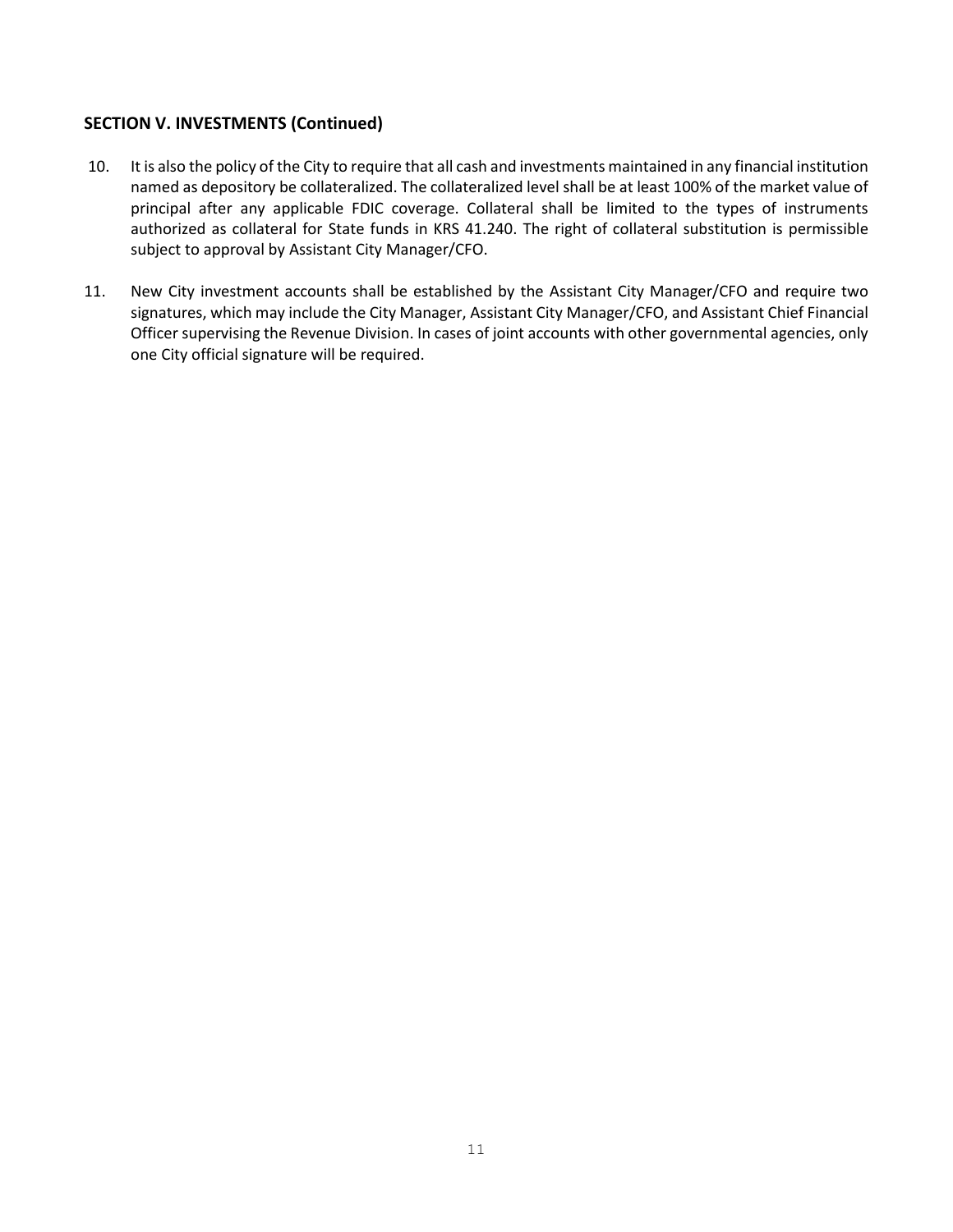#### **SECTION VI. PETTY CASH**

- 1. Petty cash funds shall be created, closed, increased or decreased only upon the approval of the Assistant City Manager/CFO, or designee.
- 2. Custodianship of each petty cash fund shall be assigned to a responsible person approved by the Assistant City Manager/CFO, or designee; changes in custodianship must also be approved by the Assistant City Manager/CFO, or designee.
- 3. Duties of the petty cash custodians must be properly segregated from those employees creating reimbursements for the fund.
- 4. Petty cash funds must be stored in a safe, locked location.
- 5. The amount of individual disbursements and maximum amount of total disbursements in any one transaction shall be restricted to a specified and reasonable amount as determined by the Assistant City Manager/CFO.
- 6. All disbursements from petty cash require the completion of a pre-numbered voucher in ink, supported by vendor documents and signed as received by a responsible employee other than the custodian.
- 7. Reimbursements shall be made by check payable to the custodian of the individual petty cash fund.
- 8. Upon reimbursement, invoices for expenditures shall be reviewed by a responsible employee other than the custodian. The petty cash custodian is also responsible for completing the petty cash reconciliation form monthly and as the petty cash fund is replenished.
- 9. Petty cash system(s) maintained by the Police Department for investigative purposes may require special accounting and internal control procedures that must be reviewed and approved by the Internal Auditor and Assistant City Manager/CFO.
- 10. The petty cash fund may not be used to circumvent City purchasing procedures.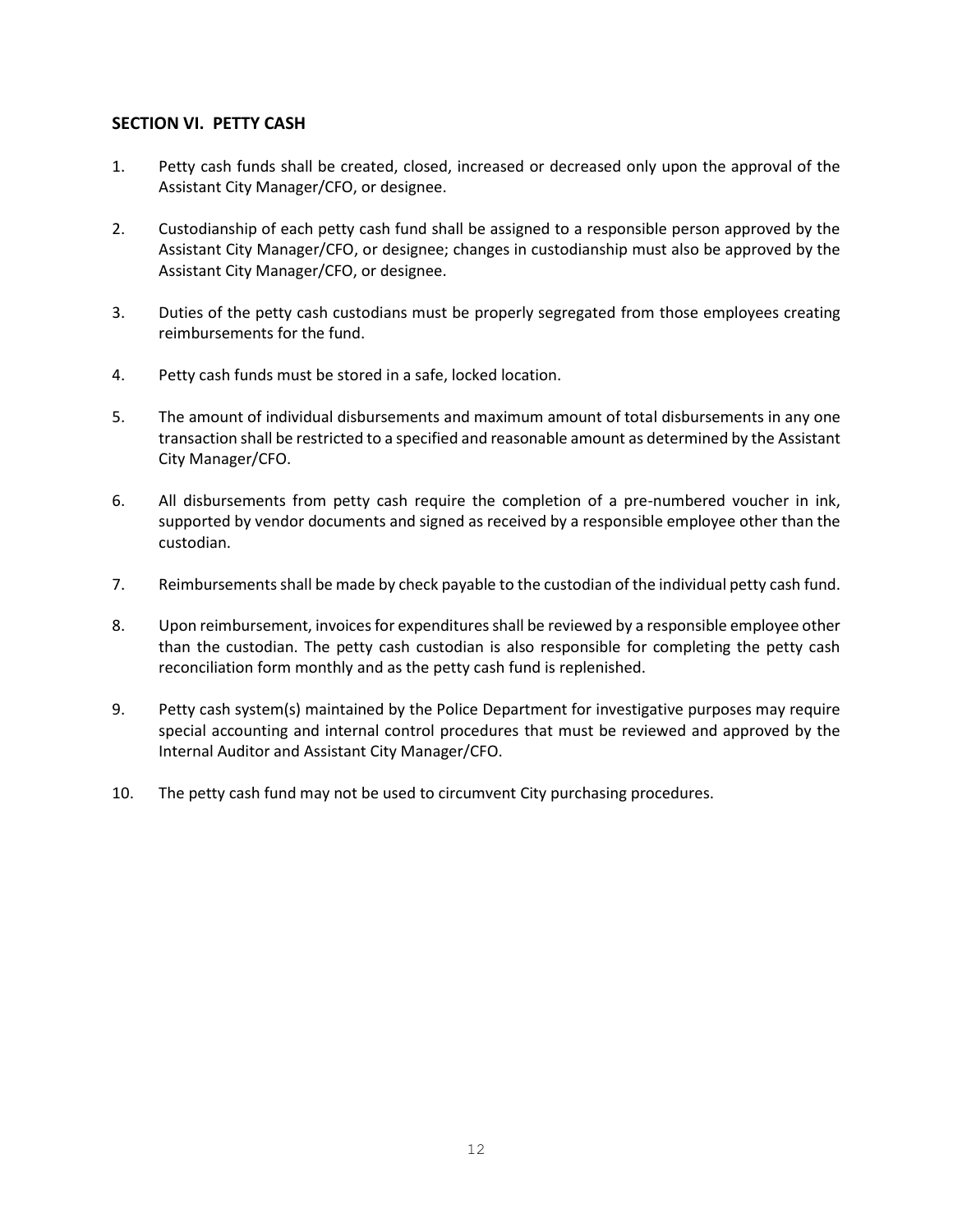#### **SECTION VII. DEBT AND DEBT SERVICE**

- 1. The purpose of this Debt Service Policy is to establish parameters and provide guidance governing the issuance, management and continuing evaluation of and reporting on all debt obligations issued by the City of Bowling Green and to provide for the preparation and implementation necessary to ensure compliance and conformity with this policy. All debt and similar obligations shall be authorized by the City Board of Commissioners and must adhere to guidelines stated hereafter.
- 2. The objectives of the City of Bowling Green Debt Policy are:
	- A. Minimize debt service and issuance costs;
	- B. Maintain access to cost-effective borrowing;
	- C. Achieve the highest practical credit rating;
	- D. Full and timely repayment of debt;
	- E. Maintain full and complete financial disclosure and reporting;
	- F. Ensure compliance with applicable State and Federal laws.
- 3. The Finance Department shall be responsible for managing and coordinating all activities related to the issuance and administration of debt. The Finance Department shall be responsible for the preparation of debt service schedules including forecasts of short and long-term borrowing for planned expenditures in future years.
- 4. All debt instruments are to be signed by the Mayor of the City, following approval by the Board of Commissioners.
- 5. The City has established the following purposes for debt issuance:
	- A. Long-term borrowing may be used to finance the acquisition or improvement of land, facilities, or equipment for which it is appropriate to spread these costs over more than one budget year. Long-term borrowing may also be used to fund capitalized interest, cost of issuance, required reserves and any other financing-related costs which may be legally capitalized. Long-term borrowing shall not be used to fund City operating costs.
	- B. Short-term borrowing, such as commercial paper and lines of credit, will be considered as an interim source of funding in anticipation of long-term borrowing. Short-term debt may be issued for any purpose for which long-term debt may be issued, including capitalized interest and other financing related costs. Additionally, short-term debt may be considered if available cash is insufficient to meet short-term operating needs.
	- C. Refunding will generally be considered (within federal tax constraints) if and when there is a net economic benefit of the refunding of at least three percent (3%) of the refunded debt. Refundings may be undertaken to achieve City objectives relating to changes in covenants, call provisions, operational flexibility, tax status, issuer or the debt service profile and will be considered on a case-by-case basis. Refundings with negative savings will not be considered unless there is a compelling public policy objective that is accomplished by retiring the debt.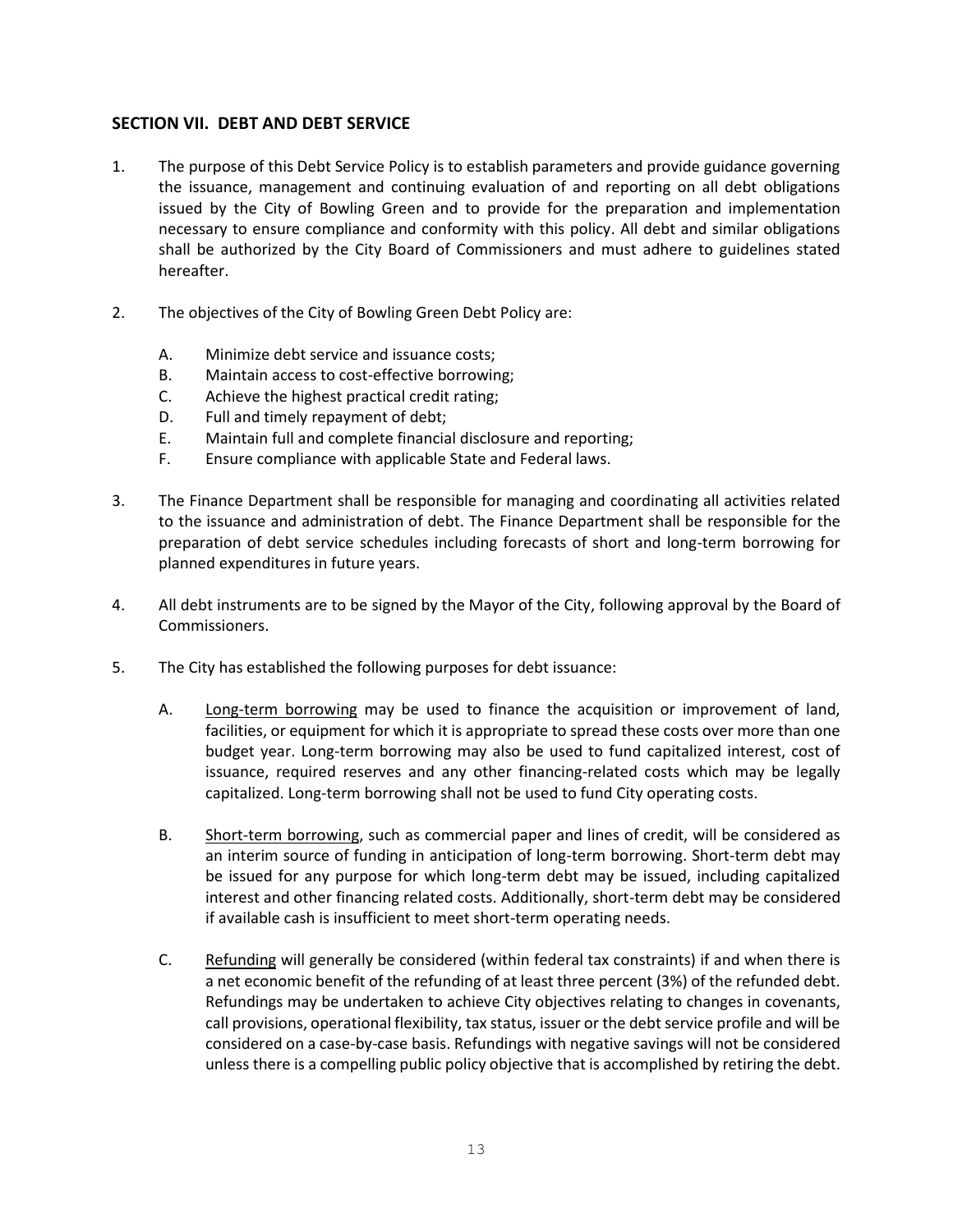#### **SECTION VII. DEBT AND DEBT SERVICE (Continued)**

6. The City may also desire to issue debt obligations on behalf of external agencies or authorities for the purpose of constructing facilities or assets which further the goals and objectives of the City government.

In such case, the City shall take reasonable steps to confirm the financial feasibility of the project, the financial solvency of the borrower or developer; and consider all the potential risks of financially supporting the project before reaching a final decision.

- 7. The Assistant City Manager/CFO shall solicit rate quotations from appropriate financial institutions for the issuance of all short-term notes and leases. The quotations shall be reviewed and evaluated by the Assistant City Manager/CFO who shall make a recommendation for consideration and approval by the City Board of Commissioners in the issuance of the debt instrument.
- 8. The City will keep outstanding debt within the limits of the Kentucky Revised Statutes and any other applicable law.
- 9. The City seeks to obtain and maintain the highest possible credit ratings for all categories of short and long-term debt. The City will not issue bonds directly or on behalf of others that do not carry investment grade ratings.
- 10. The following structural features are hereby established by the City:
	- A. Debt Repayment. Debt will be structured for a period consistent with a fair allocation of costs to current and future beneficiaries of the financed capital project. The City shall structure its debt issues so that the maturity of the debt issue is consistent with the economic or useful life of the capital project to be financed. When feasible, level debt service payments should be structured to avoid delays in the amortization of principal balances.
	- B. Variable-rate Debt. The City may choose to issue securities that pay a rate of interest that varies according to a pre-determined formula or results from a periodic remarketing of securities. Such issuance must be consistent with applicable law and covenants of preexisting bonds, and in an aggregate amount consistent with the City's creditworthiness objectives.
- 11. The City shall work with a qualified outside Financial Advisor and Bond Counsel in addition to qualified internal staff to assist in the analysis, evaluation, and decision process related to the issuance of long-term bonds or notes.
- 12. Except to the extent a competitive process is required by law, the Assistant City Manager/CFO shall be responsible for determining the appropriate manner in which to offer any securities to investors. The City's preferred method of sale is competitive bid. However, other methods may be considered on a case-by-case basis.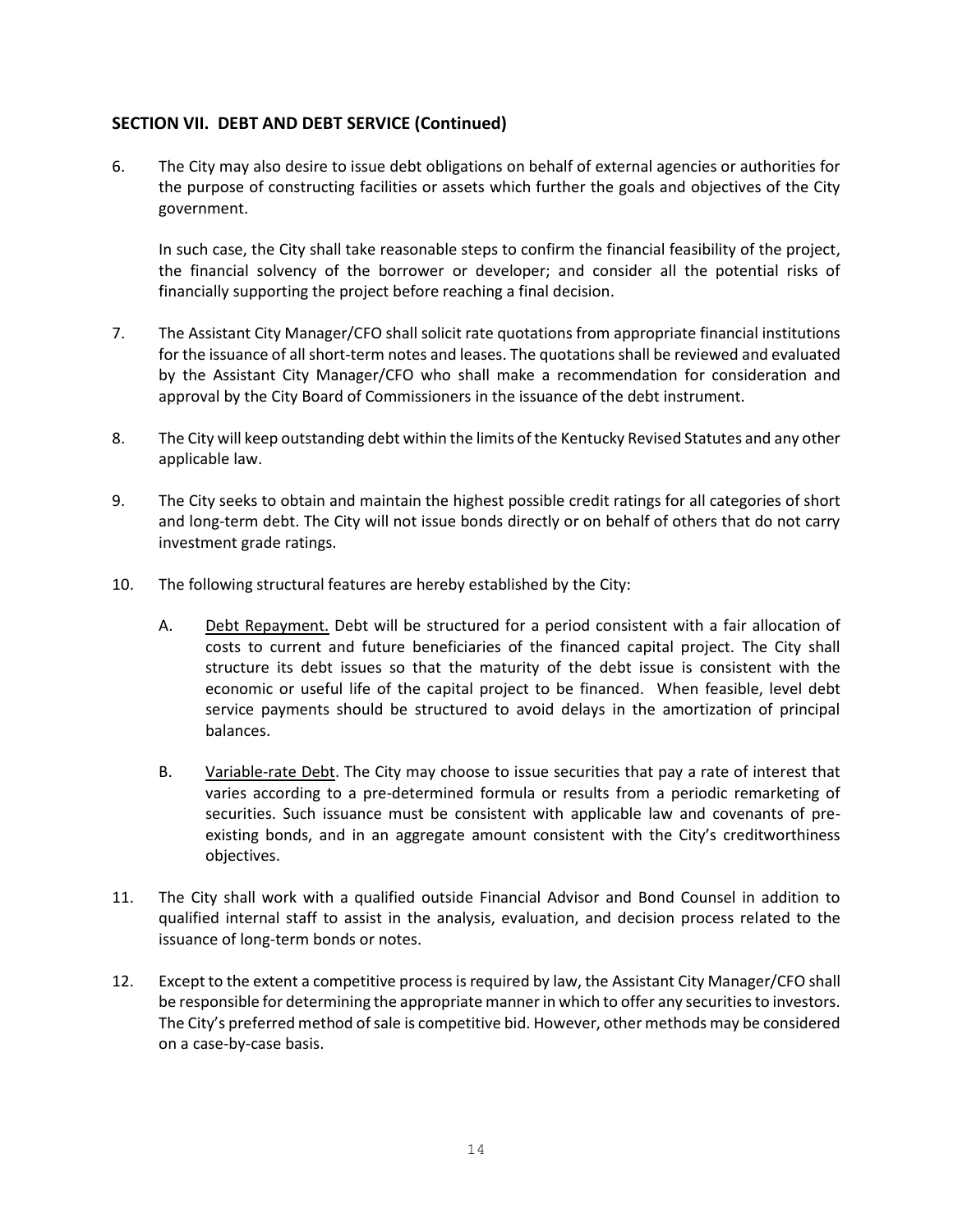#### **SECTION VII. DEBT AND DEBT SERVICE (Continued)**

- 13. All debt and all proceeds from debt shall be immediately recorded as to account, amount, and service period.
- 14. The investment of bond proceeds shall be consistent with federal tax requirements, the City's Investment Policy (Section V.), and with requirements contained in the governing bond documents.
- 15. The City is committed to full and complete primary and secondary market financial disclosure in accordance with disclosure requirements established by the Securities and Exchange Commission and Municipal Securities Rulemaking Board. The City is also committed to cooperating fully with rating agencies, institutional and individual investors, other levels of government, and the general public to share clear, timely and accurate financial information.
- 16. The Finance Department shall maintain a system of record keeping and reporting to meet the arbitrage compliance requirements of the federal tax law.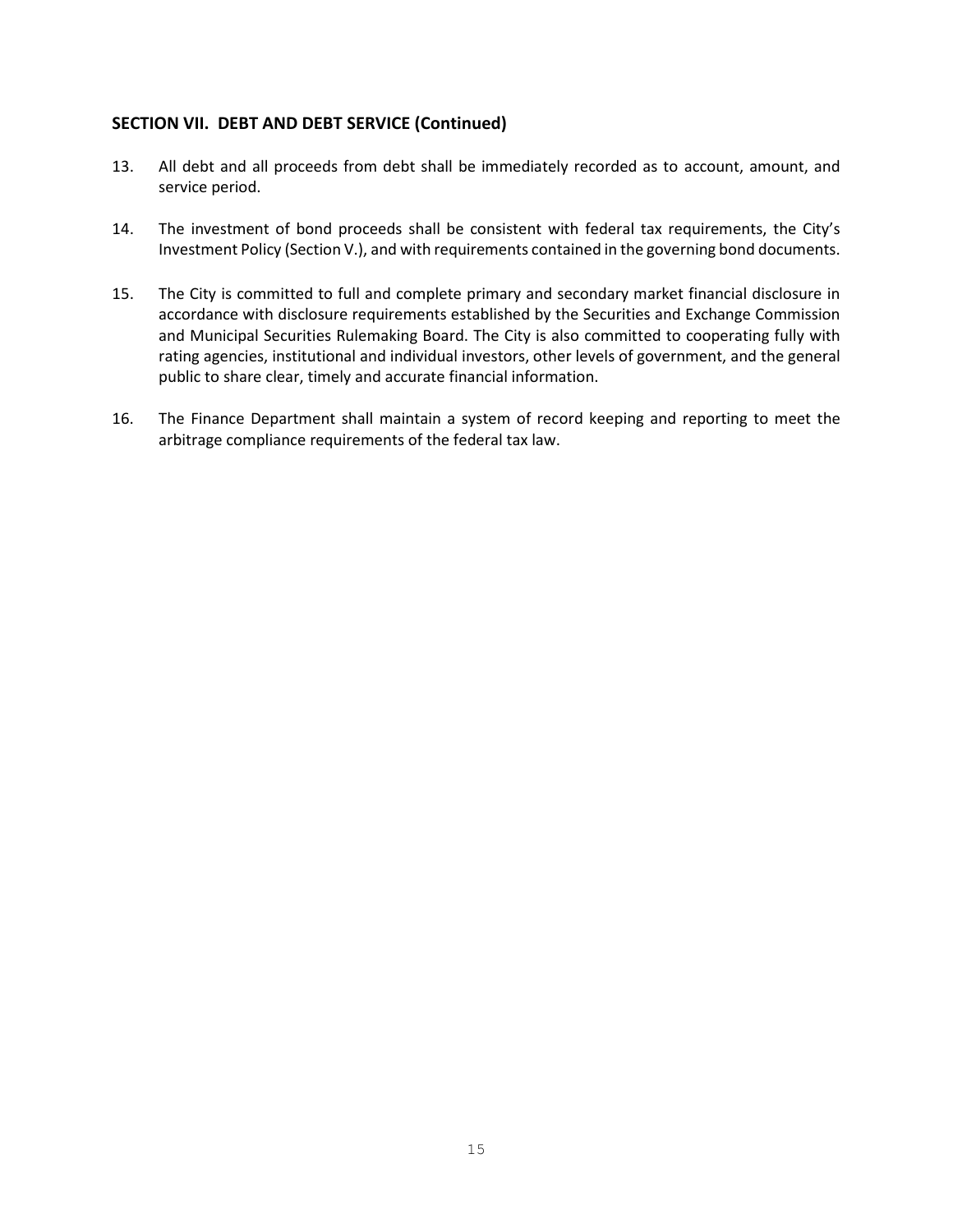#### **SECTION VIII. BUDGET MANAGEMENT**

- 1. The City Manager, or designee, is responsible for preparing and submitting an Annual Operating Budget and a Capital Improvement Plan to the City's Board of Commissionersfor formal review and adoption for each fiscal year. The fiscal year of the City shall begin on the first day of July and end on the last day of June.
- 2. The Assistant City Manager/CFO is responsible for issuing the budget calendar, coordinating all budget activities and preparation of the Annual Operating Budget as well as the day-to-day management of the Annual Operating Budget.
- 3. The Assistant City Manager/CFO is also responsible for preparation of the annual revenue budget projection for the General Fund and other major funds. Budgeted expenditures for the General Fund and other major funds must be equal to or less than the budgeted revenues for the General Fund and other major funds, unless the use of fund balance for one-time capital-related expenditures is determined to be feasible by the staff budget team.
- 4. Budget amendments are defined as changes to the Annual Operating Budget which increase or decrease revenues, expenditures, or reserves in an operating fund above or below the levels adopted by the original Budget Ordinance for the Fiscal Year. Amendments are approved by Ordinance of the City's Board of Commissioners.
- 5. Budget transfers are defined as changes to the Annual Operating Budget revenues, expenditures, or reserves in an operating fund as adopted in the original Budget Ordinance for the Fiscal Year that do not result in a net increase or decrease in an operating fund. Departments may request transfer of appropriated amounts within certain accounts in their own budgets, or request contingency funds through the Assistant City Manager/CFO. The Assistant Chief Financial Officer and Assistant City Manager/CFO may transfer within or between any one or more City Departments, agencies, programs, or accounts in any one City fund to reconcile budget variances.
- 6. General Fund sub-funds, Golf and Aquatics, are considered units of the General Fund and budget transfers posted between these funds shall be considered General Fund amendments. Amendments between the sub-funds are subject to approval by the City Manager and Assistant City Manager/CFO.
- 7. Annually, as part of the Budget process, the Assistant Chief Financial Officershall review all planned expenditures recommended in all of the City's special revenue funds for the next fiscal year to confirm that expenditures meet the special purpose of the fund.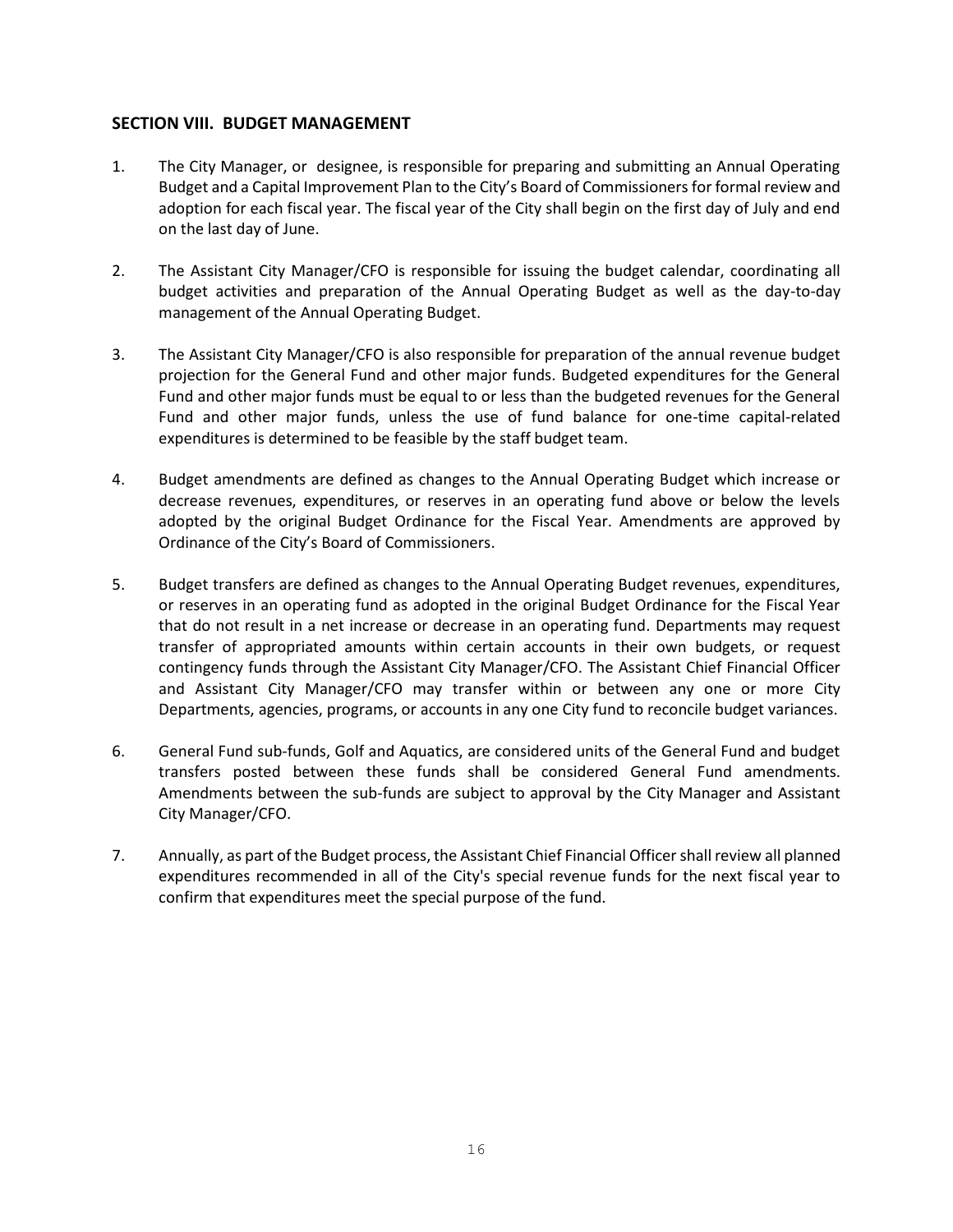#### **SECTION IX. TRAVEL**

- 1. The Finance Department's Accounting Division is responsible for establishing rules, regulations, and required documentation for advancing or reimbursing employees for authorized City-related travel either locally or out-of-town.
- 2. The Accounting Division shall issue a Travel Policy and shall supply appropriate forms necessary for City employees and City officials to properly complete to record authorized travel.
- 3. All local and out-of-town travel involving the use of one's personal vehicle may be reimbursed at the rate set periodically by the Internal Revenue Service.
- 4. All out-of-town travel with anticipated expenses must be requested in advance and approved by the appropriate Senior Manager or designee. The City Manager shall authorize all travel for Senior Managers.
- 5. If an advance of City funds for travel expenses by an employee is desired, the request must be received by the Finance Department no later than five (5) working days prior to departure or desired date of payment.
- 6. All travel expenses and cash advances to employees for out-of-town travel expenses shall be reconciled as to form, documentation, and monetary value no later than five (5) working days following return from the trip.
- 7. Per Diem meal/gratuity allowances are mandated for overnight travel eliminating the necessity of accumulating actual receipts. The per diem meal/gratuity allowance is only available to an employee on an advance basis and should not be requested after the travel occurs. The City's per diem meal/gratuity allowance for each eligible meal is based upon the destination city of travel per GSA rules.
- 8. Meals and other travel expenditures incurred for one-day trips will be advanced to the employee as defined in the Travel Policy Manual. Meals will be prepaid at the per diem rate of the destination city and other expenditures will be reimbursed upon return and substantiation. All one-day reimbursements are taxable to the employee and will be withheld on a quarterly basis through the payroll process.
- 9. The City shall pay for the cost of fuel, additives and any repairs to a City vehicle used in out-of-town travel. Employees are required to produce a receipt of all City vehicle expenses.
- 10. The City's procurement card cannot be utilized in-lieu-of the per diem allowance by City employees and officials for meals during travel, with the exception of documented business meal expenses for meetings with associates not employed by the City.
- 11. Items in this Section are intended to be considered consistent with the City's Travel Policy and are not intended to conflict therewith. The Assistant City Manager/CFO may approve interim policy changes pending later approval of the Board of Commissioners.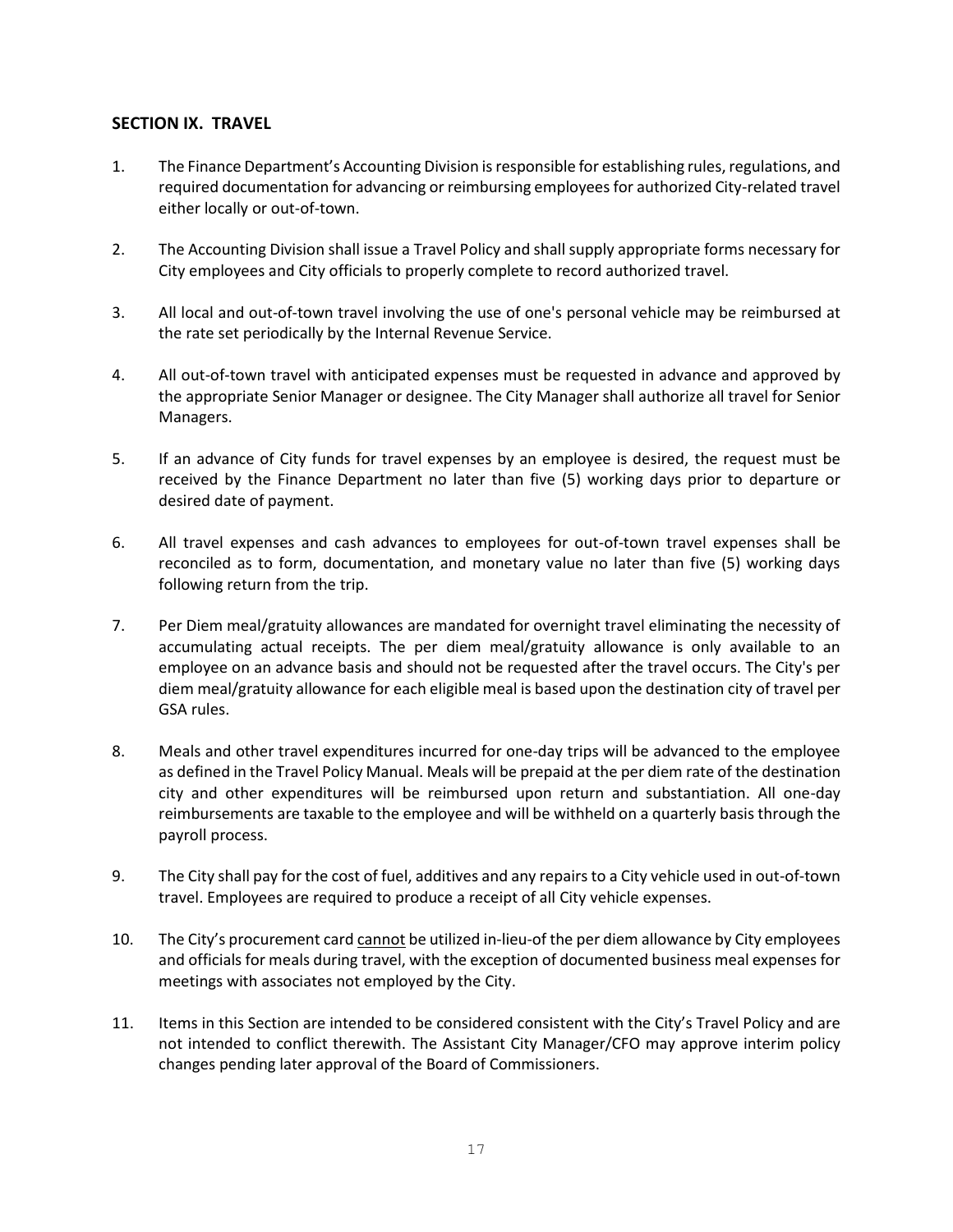#### **SECTION X. FUND BALANCE**

1. The Fund Balance Policy is intended to provide guidelines during the preparation and execution of the annual budget to ensure that sufficient reserves are maintained for unanticipated expenditures or revenue shortfalls. It also is intended to preserve flexibility throughout the fiscal year to make adjustments in funding for programs approved in connection with the annual budget. The Fund Balance Policy should be established based upon a long-term perspective recognizing that stated thresholds are considered minimum balances.

The Fund Balance consists of five (5) categories:

- A. Nonspendable Fund Balance consists of funds that cannot be spent due to their form (e.g. inventories and prepaids) or funds that legally or contractually must be maintained intact.
- B. Restricted Fund Balance consists of funds that are mandated for a specific purpose by external parties, constitutional provisions or enabling legislation. Examples include grants and projects funded through bond proceeds.
- C. Committed Fund Balance consists of funds that are set aside for a specific purpose, such as Stabilization Arrangement, by Ordinance approved by the City's highest level of decision making authority (Board of Commissioners). Formal action must be taken prior to the end of the fiscal year. The same formal action must be taken to remove or change the limitations placed on the funds.
- D. Assigned Fund Balance consists of funds that are set aside with the intent to be used for a specific purpose (such as encumbrances) by the City's highest level of decision making authority or a body or official that has been given the authority to assign funds. Assigned funds cannot cause a deficit in unassigned fund balance, unless in a General Fund.
- E. Unassigned Fund Balance consists of excess funds that have not been classified in the previous four (4) categories. All funds in this category are considered spendable resources and are only found in the General Fund. This category also provides the resources necessary to meet unexpected expenditures and revenue shortfalls.
- 2. Nonspendable funds are those funds that cannot be spent because they are either:
	- A. Not in spendable form (e.g. inventories and prepaid expenses), and/or
	- B. Legally or contractually required to be maintained intact.
- 3. Restricted funds are those funds that have constraints placed on their use either:
	- A. Externally by creditors, grantors, contributors, or laws or regulations or other governments, and/or
	- B. By law through constitutional provisions or enabling legislation.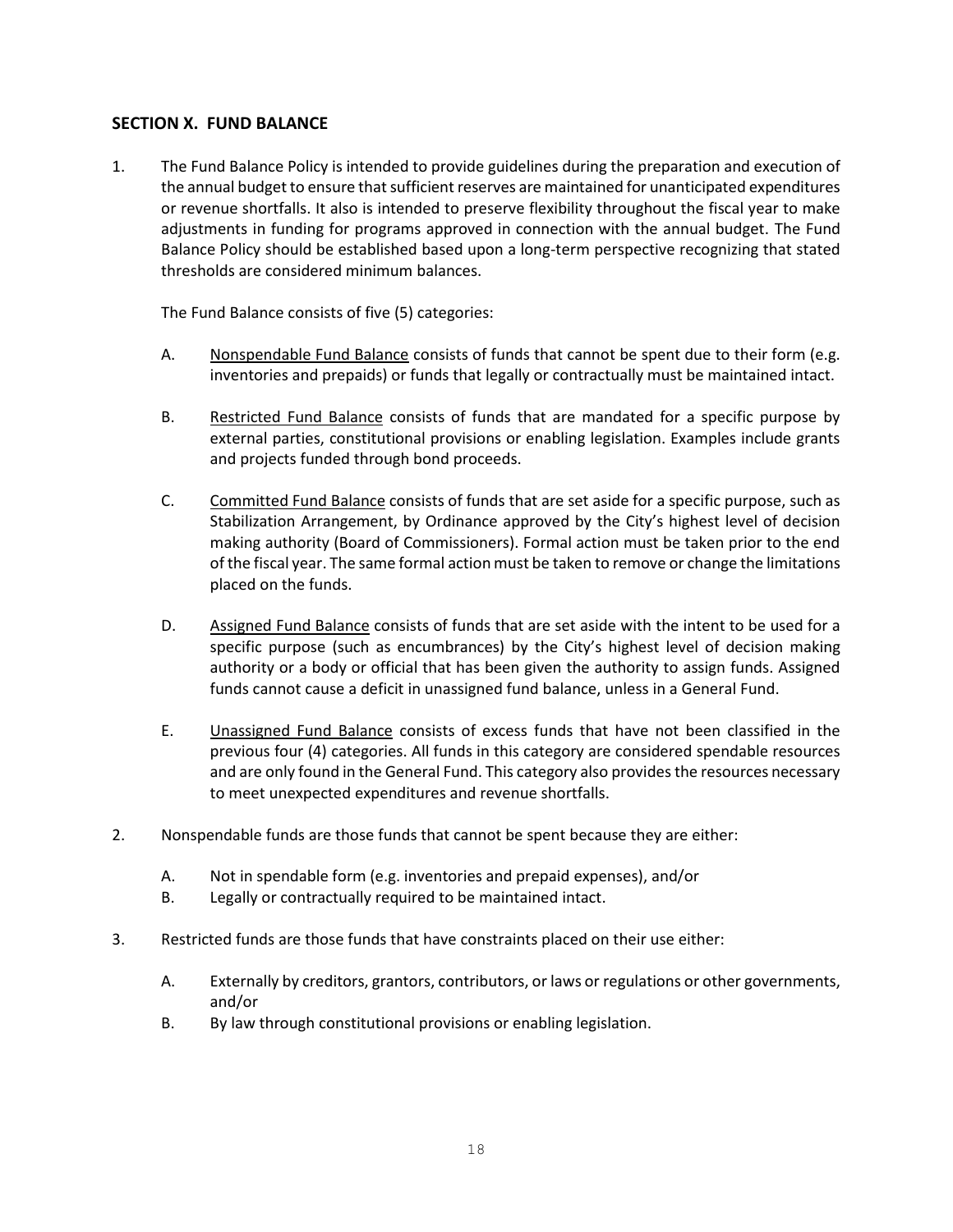#### **SECTION X. FUND BALANCE (Continued)**

- 4. When both restricted and unrestricted funds are available for expenditure, restricted funds should be spent first unless legal requirements disallow it. When committed, assigned and unassigned funds are available for expenditure, committed funds should be spent first, assigned funds second, and unassigned funds last.
- 5. The Board of Commissioners has the authority to set aside or constrain funds for a specific purpose. Any funds set aside as Committed Fund Balance requires the passage of an Ordinance. The passage of an Ordinance must take place prior to June  $30<sup>th</sup>$  of the applicable fiscal year. If the actual amount of the commitment is not available by June  $30<sup>th</sup>$ , the Ordinance must state the process or formula necessary to calculate the actual amount as soon as information is available.
- 6. The desired minimum fund balance in the General Fund shall be 25% of estimated revenues adopted in the upcoming fiscal year budget. Furthermore, additional committed or assigned fund balance that is set aside by the Board of Commissioners or the Assistant City Manager/CFO may be carried forward to future fiscal years to fund new projects or one-time expenditures.

In the event that the Minimum Fund Balance drops below the established minimum level, the Assistant City Manager/CFO, or designee, will develop a plan to replenish the balance to the established minimum level through expenditure reductions or by capturing surplus revenues at the end of the fiscal year.

- 7. Authority is given to the City Manager and Assistant City Manager/CFO to assign funds for specific purposes. Funds set aside as Assigned Fund Balance must be included in a Budget Amendment and approved by Ordinance. The Board of Commissioners has the authority to remove or change the assignment of the funds with a simple majority vote.
- 8. Unassigned Fund Balance is the residual amount of Fund Balance in the General Fund. It represents the resources available for future spending. An appropriate level of Unassigned Fund Balance should be maintained in the General Fund in order to cover unexpected expenditures and revenue shortfalls. Unassigned fund balance may be used in funds other than the General Fund for deficit reporting only.

Unassigned Fund Balance may be accessed in the event of unexpected expenditures upon approval of a budget amendment by the Board of Commissioners. The Assistant City Manager/CFO shall monitor the level of unassigned fund balance and report fund levels to the City Manager on a periodic basis.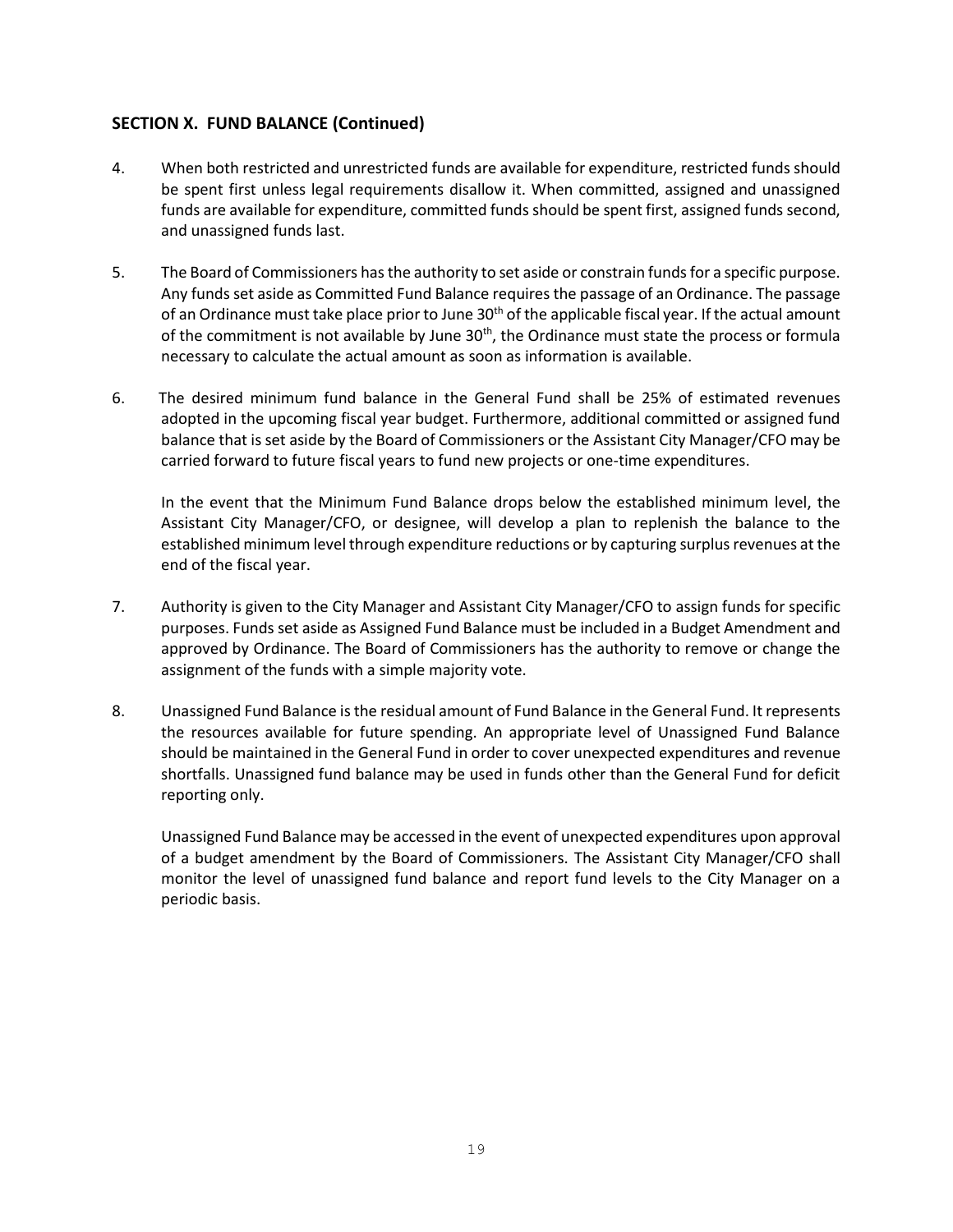#### **SECTION XI. CAPITAL ASSETS**

- 1. Capital assets are real, intangible, or personal property that have a value equal to or greater than the capitalization threshold for the particular classification of the asset and have an estimated useful life of greater than two years. A capital asset shall be reported and, with certain exceptions, depreciated using the straight-line method based on the depreciation schedule set for the corresponding asset classification.
- 2. The Finance Department shall maintain a General Capital Asset Group of Accounts in order to safeguard municipal vehicles, equipment, land, buildings, improvements, intangible property, and facilities. The Finance Department shall also conduct random physical inventory verifications in addition to a biennial citywide physical inventory.
- 3. All capital assets shall be valued at historical cost or estimated historical cost if the actual cost is not available. Donated assets shall be recorded at the acquisition cost at the time the City takes ownership. The acquisition value is the price that would be paid to acquire an asset and place it into equivalent operational service.
- 4. Public domain infrastructure assets consisting of certain improvements other than buildings and including such items as roads, bridges, curbs and gutters, streets and sidewalks, drainage systems and lighting systems shall be included in the City's records according to the Governmental Accounting Standards Board (GASB), Statement 34.
- 5. Assets of any City Enterprise Fund shall be maintained and accounted for separately within the Enterprise Fund. All general capital assets will be tracked in the General Government Asset Fund.
- 6. Assets with a life expectancy of two (2) years or more shall have the following capitalization thresholds and be recorded as capital assets by the Accounting Division:
	- A. Equipment with a value of \$7,500 or more,
	- B. Intangible software assets with a value of \$7,500 or more,
	- C. Land, buildings and improvements with a value of \$25,000 or more, and
	- D. Infrastructure, including streets, sidewalks, and storm drainage, with a value of \$50,000 or more per project.

All capital assets are assigned an asset number by the Finance Department and equipment assets will be tagged with a City Asset Tag, which is a green, metal sticker affixed to the asset.

- 7. No item or property belonging to the City shall be disposed of by any department unless the following steps are taken:
	- A. The department shall submit a request for disposal of the item or property to the Procurement Manager. The request shall include a complete description of the item or property, the asset tag number (if applicable), condition and location of the item(s), the reasons for the disposal of the item or property, and recommended method of disposal.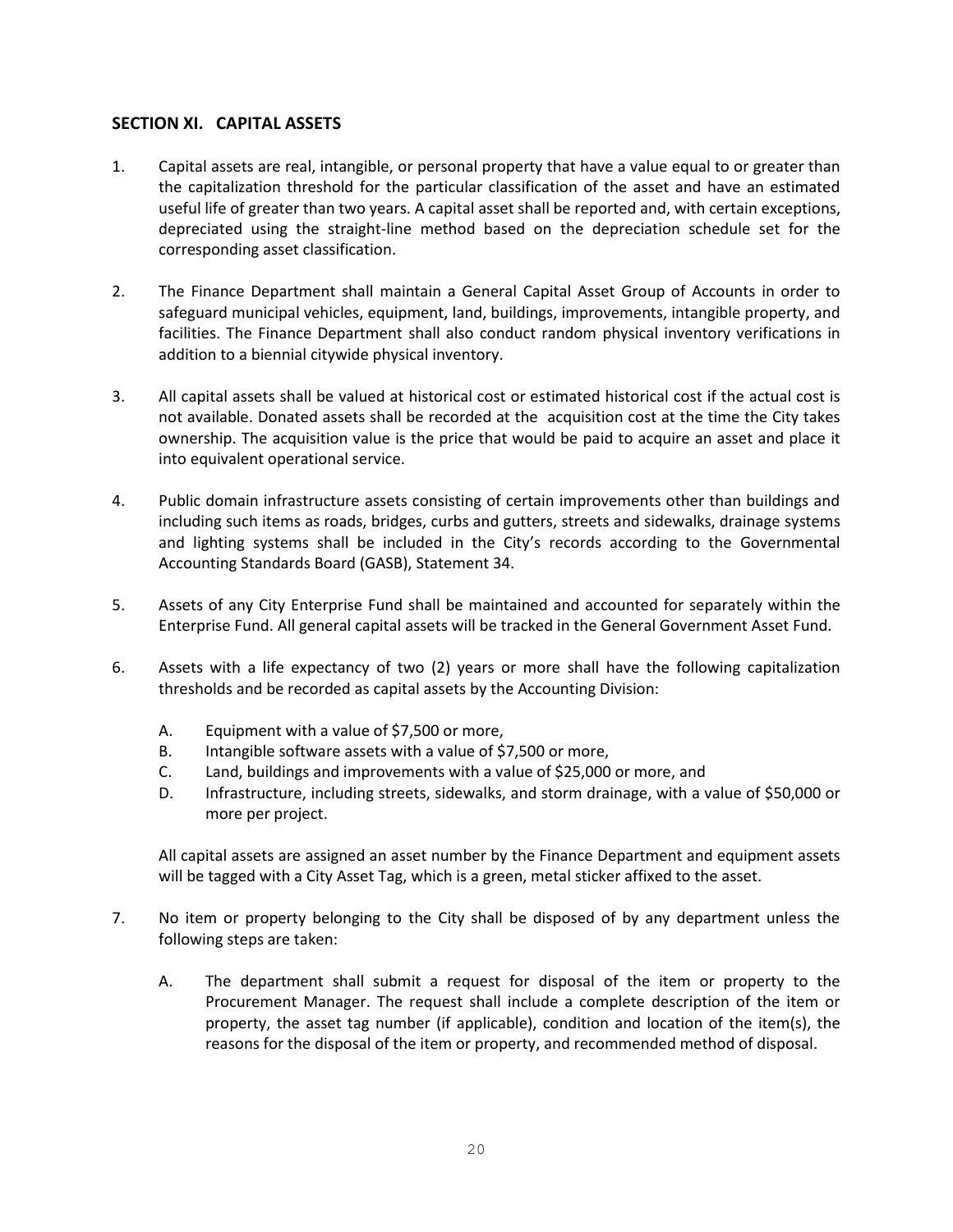#### **SECTION XI. CAPITAL ASSETS (Continued)**

- B. All items or property determined to be surplus may only be disposed of in one (1) of the following manners:
	- 1. Transferred to another governmental agency with or without compensation, by written request from the Department Head and approved by the Procurement Manager and City Manager.
	- 2. Sold at public auction.
	- 3. Sold by sealed bid in accordance with KRS 45A.365.
	- 4. If no bids are received, the item or property may be disposed of as deemed appropriate by the department in which the item or property is located and the Procurement Manager.
- 8. Surplus/obsolete items will be made available to City departments to utilize if needed. If the item is utilized, the Procurement Manager will notify the appropriate staff in the Finance Department to transfer accountability for the asset to the new department within the financial software. If the item is not utilized, the Procurement Manager will prepare the item for auction.
- 9. Function of government classifications shall be based upon the department responsible for the maintenance and safekeeping of each asset.
- 10. Controlled assets are defined as those assets with a life of two (2) years or more and a value less than \$7,500 and as having special legal, safety, and/or heightened risk of theft characteristics that require them to be tracked; such as handguns, items acquired through grant contracts, and electronic equipment. Departments may track such assets within the City's financial software or manually outside the system.
- 11. Intangible right-to-use assets are those assets leased by the City, where the City is the lessee, meeting the requirements set forth in the Governmental Accounting Standards Board (GASB) Statement Number 87, Leases. The capitalization threshold for intangible right-to-use assets is \$25,000 or greater in future lease payments through the lease term. Assets with remaining lease payments below the threshold shall be expensed as payments are made. The threshold should only be applied once upon entering into a lease agreement as defined by GASB Statement 87.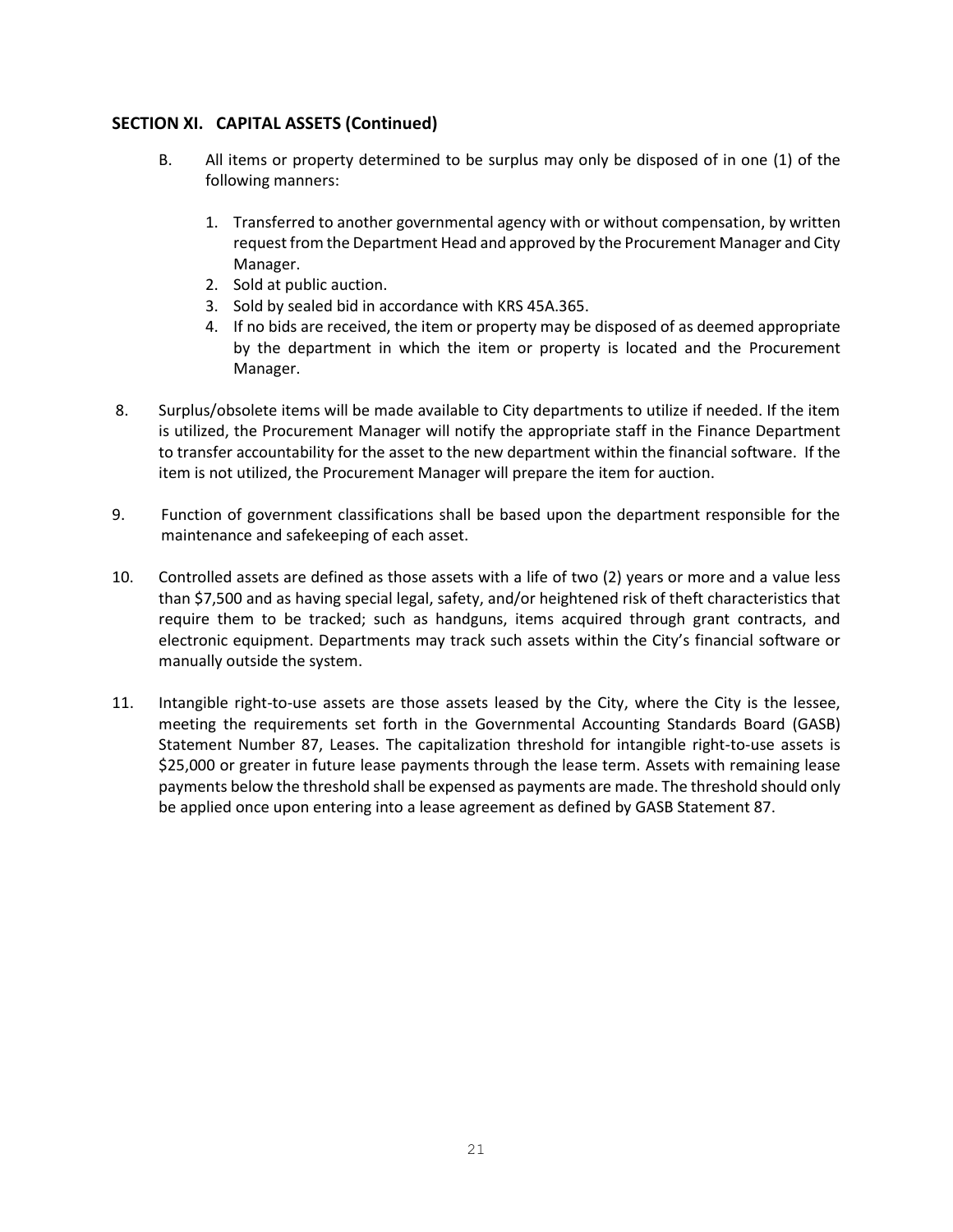#### **SECTION XII. CONFLICT OF INTEREST - GRATUITIES AND KICKBACKS**

- 1. The City has created a comprehensive Ethics Policy, which is contained in Chapter 25 of the City Code of Ordinances. The items listed below are consistent with those requirements and are not intended to be in conflict therewith. The Code of Ordinances will rule if there are any discrepancies between the two.
- 2. With the exception of public bidding, no City employee with procurement authority may participate directly in any procurement contract or subcontract, or any procurement proceeding in which to their knowledge:
	- A. They, or any member of their immediate family (spouse, children, grandchildren, parents, grandparents, brothers and sisters, in-laws and stepbrothers and sisters, or half brothers and sisters), has a financial interest therein.
	- B. Financial interest shall mean:
		- 1. Ownership of any interest which the employee has, within the past three (3) years, received more than \$1,000 per year, or its equivalent; or
		- 2. Ownership of more than ten percent (10%) interest in any business; or
		- 3. Holding a position in a business such as an officer, director, trustee, partner, employee, or the like.
- 3. It shall be a breach of ethical standards for any person to offer, to give, or to agree to give any City employee, or for any City employee to solicit, demand, accept, or to agree to accept from any person, a gratuity, monetary kickback, or an offer of employment in connection with any decision, approval, disapproval, recommendation, or preparation of any part of a purchase contract, subcontract, or any solicitation or proposal thereof.
- 4. Gratuity shall mean a payment, loan, subscription, advance, and deposit of money, services or anything of more than one hundred dollars (\$100) in value, present or promised, unless consideration of substantially equal or greater value is received.
- 5. Each elected official and certain City employees as listed in Subsection 25-12 (1) of the Code of Ordinances shall annually file with the Board of Ethics a "Financial Interest Form" disclosing any and all material information relative to real, possible, or potential conflicts of interest with respect to City procurement. The Financial Interest Form shall include the information required in Subsection 25-12 (9) of the Code of Ordinances.
- 6. The City shall not provide "gifts" to vendors in exchange for, for reduction in, in place of, or in appreciation for an actual expense incurred by the City.
- 7. Items in this Section are also intended to be consistent with the provisions of the Model Procurement Code contained in KRS Chapter 45A, which have been adopted by the Board of Commissioners, and are not intended to be in conflict therewith.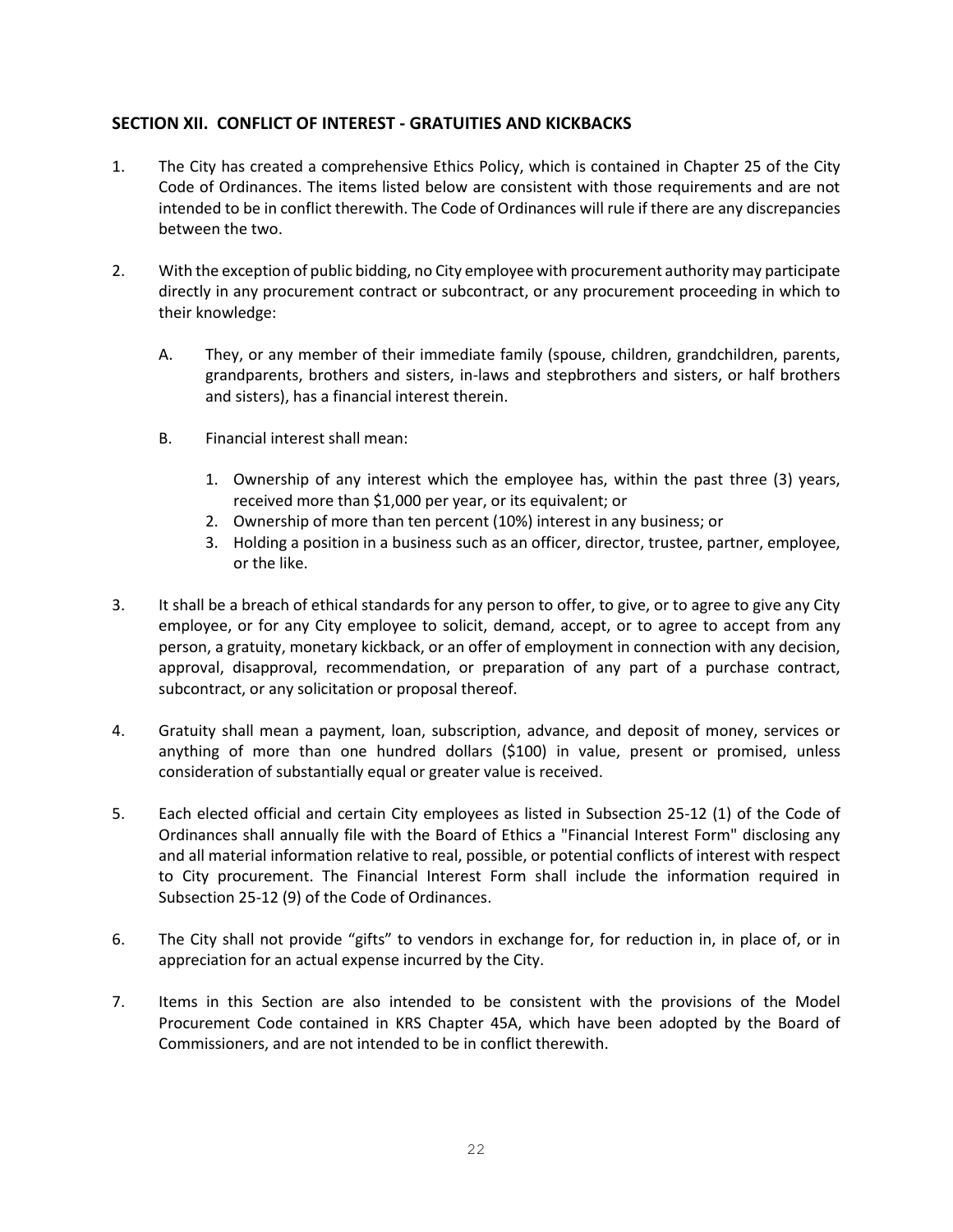#### **SECTION XIII. CITY PROCUREMENT CARD USAGE**

- 1. The City Board of Commissioners shall authorize the creation of any procurement card accounts to be used by the City in its procurement card procedures.
- 2. The Assistant City Manager/CFO and the Procurement Card Program Administrator(s) are responsible for establishing rules, regulations, training and required documentation for the use of procurement cards by City employees for authorized City-related procurements.
- 3. The Finance Department shall maintain the Procurement Card Policy and Procedures Manual and shall supply appropriate forms necessary for administration of the program.
- 4. Personal use of the procurement card by a City employee or City official is prohibited. Any such use will require immediate reimbursement and may result in disciplinary action and/or possible dismissal.
- 5. The provisions of the City's Manual of Purchasing Policies and Procedures and Procurement Card Policies and Procedures Manual shall be followed at all times while the procurement card is being used.
- 6. Each City employee or official who has been issued a City procurement card shall be responsible for the maintenance of proper receipts and records regarding each purchase. The departmental POE shall be responsible for the prompt general ledger account maintenance for each purchase through the procurement card's secure bank website for the department's cardholders.
- 7. Senior Management will approve department procurement card purchases electronically and the Finance Department will initiate the weekly transaction import process from the bank's website to the accounts payable system.
- 8. While the City will be responsible for the payment of all eligible expenses incurred properly under established policy, any City employee or official utilizing the City's procurement card shall be accountable and responsible for its proper use and may be held personally liable for the payment of any and all expenses deemed ineligible under the Procurement Card Policy.
- 9. Items in this Section are intended to be considered consistent with the City's Procurement Card Policies and Procedures and are not intended to conflict therewith. The Assistant City Manager/CFO may approve interim policy changes pending later approval of the Board of Commissioners.